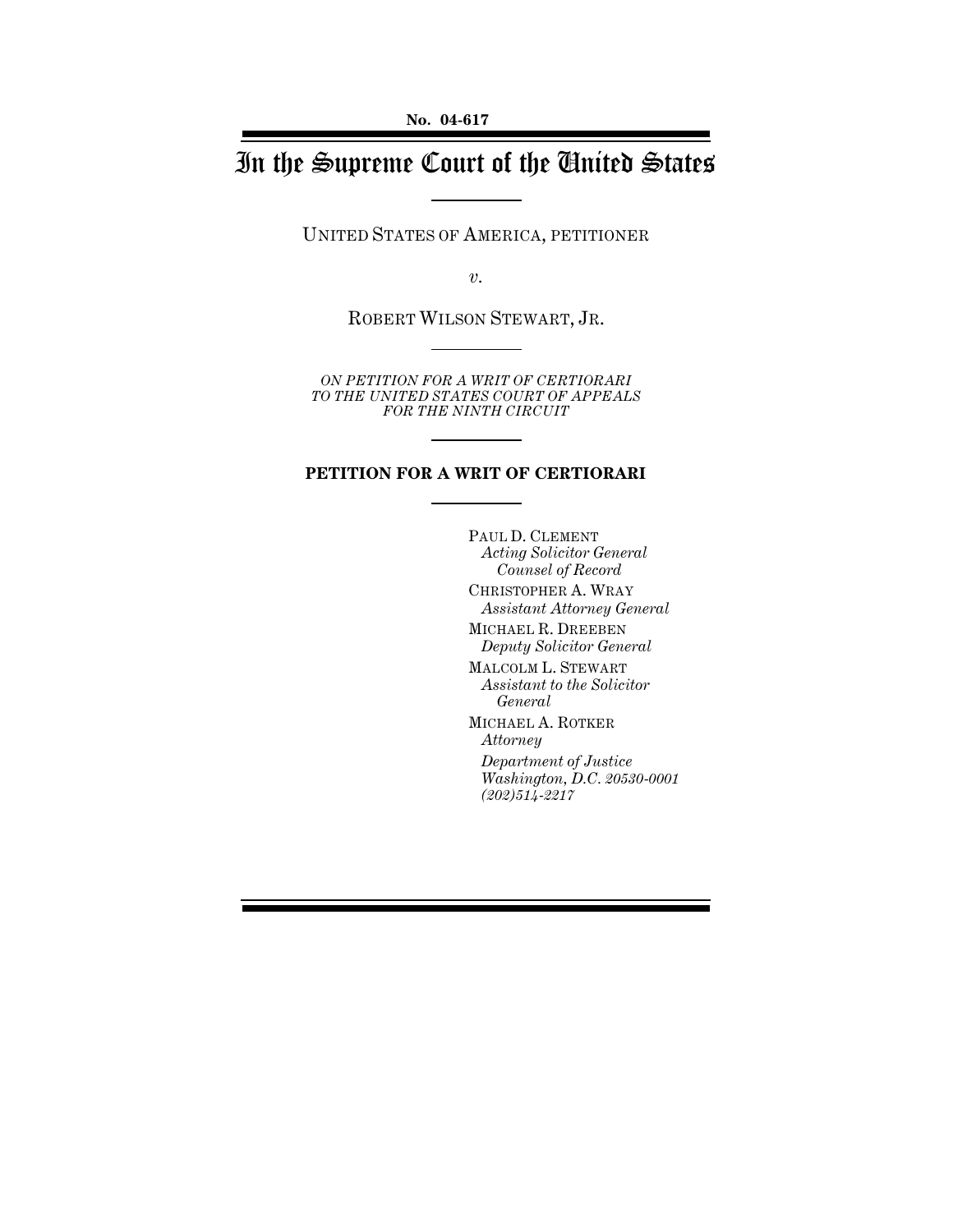## **QUESTION PRESENTED**

Whether 18 U.S.C. 922(*o*), which prohibits the private transfer or possession of a machinegun, is unconstitutional as applied to respondent's possession of five "homemade" machineguns that he assembled from parts that had previously been shipped in interstate commerce.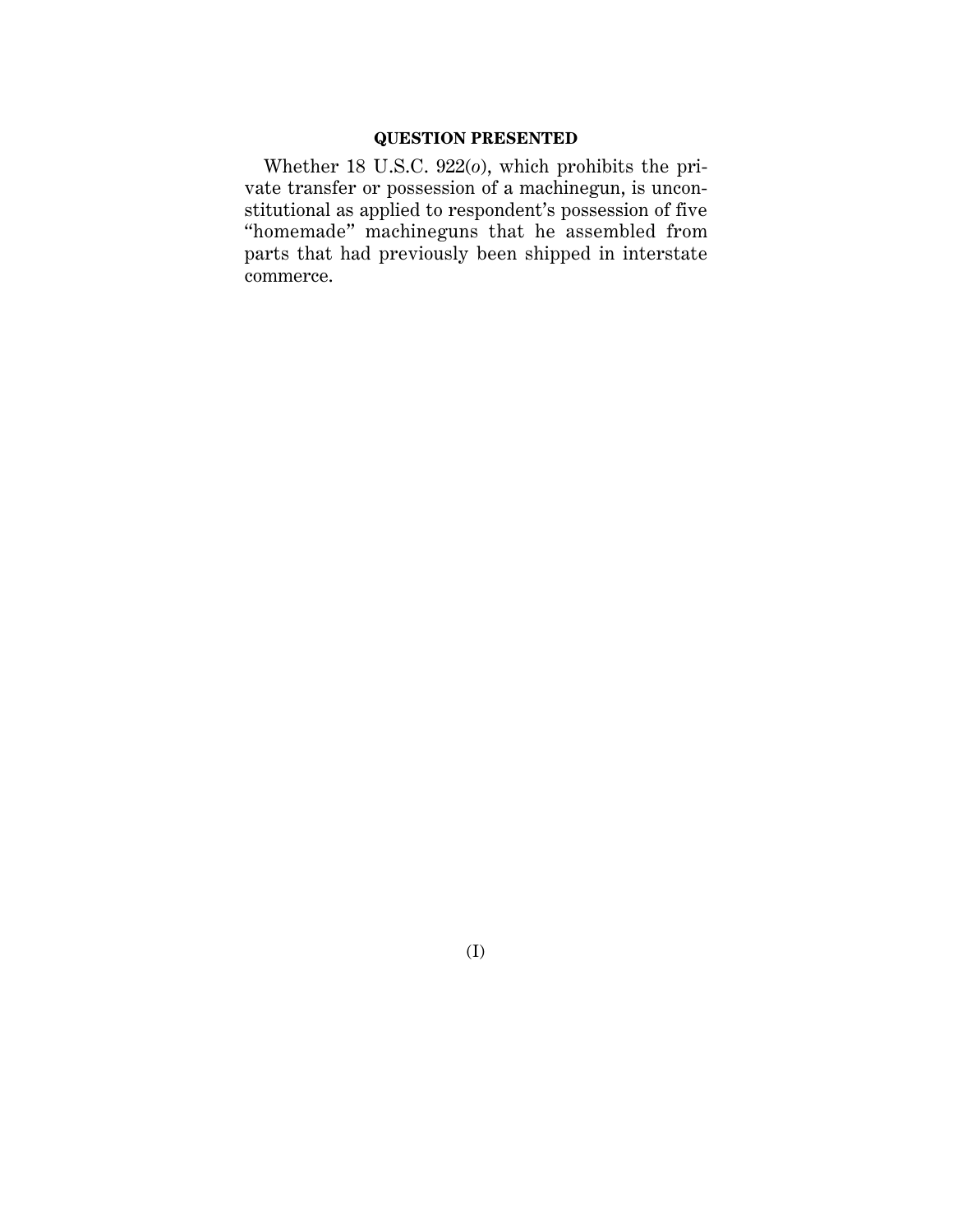## TABLE OF CONTENTS

| $\mathbf{1}$  |
|---------------|
| $\mathbf{1}$  |
| $\mathcal{P}$ |
| $\mathcal{P}$ |
| 6             |
| 12            |
| 1a            |
| 23a           |

## TABLE OF AUTHORITIES

Cases:

| Ashcroft v. Raich, No. 03-1454 (to be argued Nov. 29, |           |
|-------------------------------------------------------|-----------|
|                                                       | 7, 11, 12 |
|                                                       | 8         |
|                                                       | 8         |
| United States v. Beuckelaere, 91 F.3d 781 (6th Cir.   |           |
|                                                       | 7         |
| United States v. Franklyn, 157 F.3d 90 (2d Cir.),     |           |
| cert. denied, 525 U.S. 1027 (1998) and 525 U.S. 1112  |           |
|                                                       | 6         |
| United States v. Haney, 264 F.3d 1161 (10th Cir.      |           |
|                                                       | 6         |
| United States v. Kenney, 91 F.3d 884 (7th Cir.        |           |
|                                                       | 7         |
| United States v. Knutson, 113 F.3d 27 (5th Cir.       |           |
|                                                       | $6 - 7$   |
|                                                       | 5, 8, 9   |
| United States v. Morrison, 529 U.S. 598 (2000)        | 5, 9      |
| United States v. Rambo, $74$ F.3d 948 (9th Cir.),     |           |
|                                                       | 7         |
| United States v. Rybar, 103 F.3d 273 (3d Cir.         |           |
|                                                       | 7         |

(III)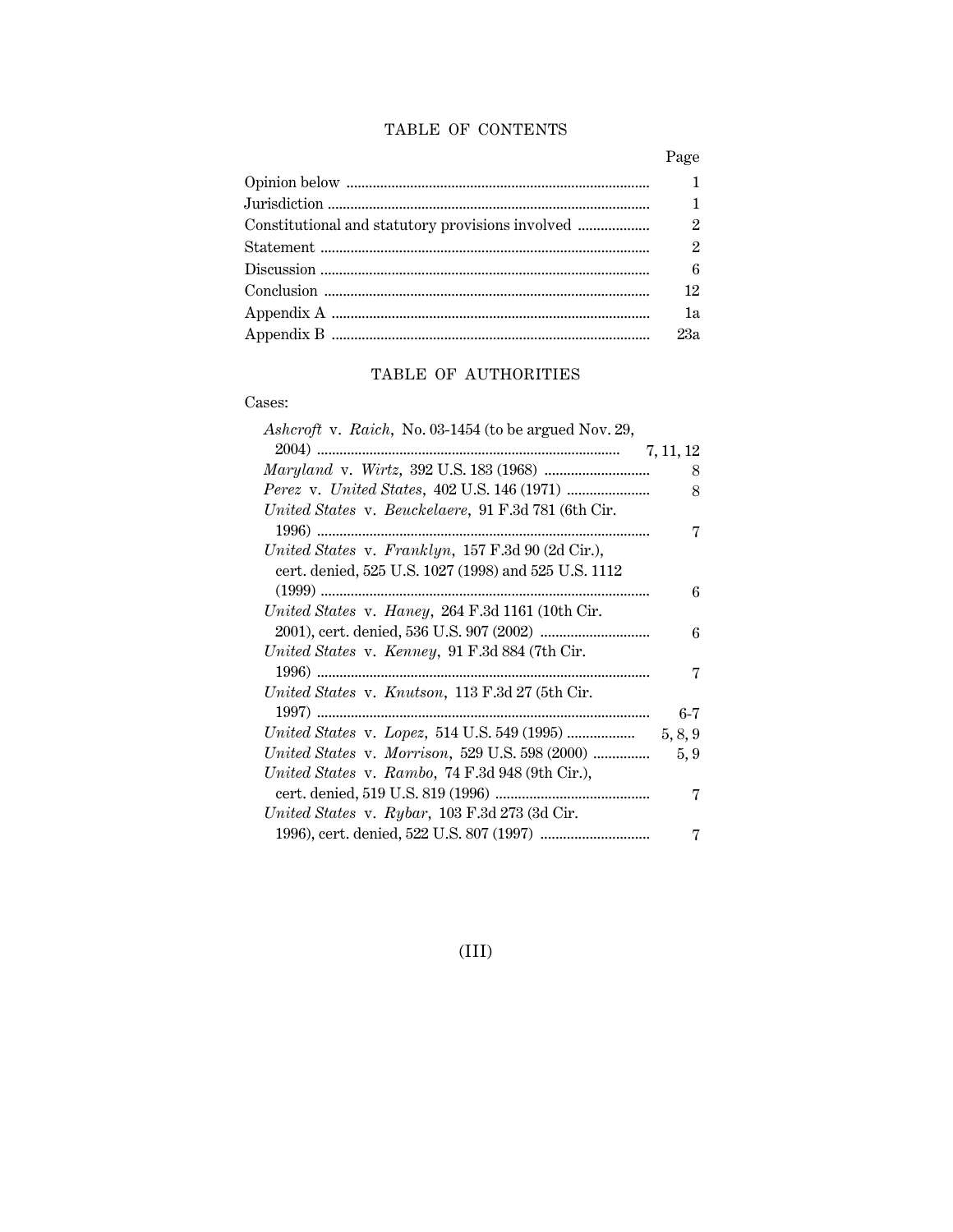Constitution and statutes:

| U.S. Const.:                                          |                           |
|-------------------------------------------------------|---------------------------|
|                                                       | 2,7                       |
|                                                       | - 5                       |
|                                                       |                           |
| Gun-Free School Zones Act of 1990, 18 U.S.C. 922q     | - 8                       |
|                                                       | $\overline{\phantom{a}3}$ |
|                                                       | - 3                       |
|                                                       | 3, 4, 5                   |
| 18 U.S.C. 922(0) $\ldots$ 2, 3, 4, 5, 6, 7, 9, 10, 11 |                           |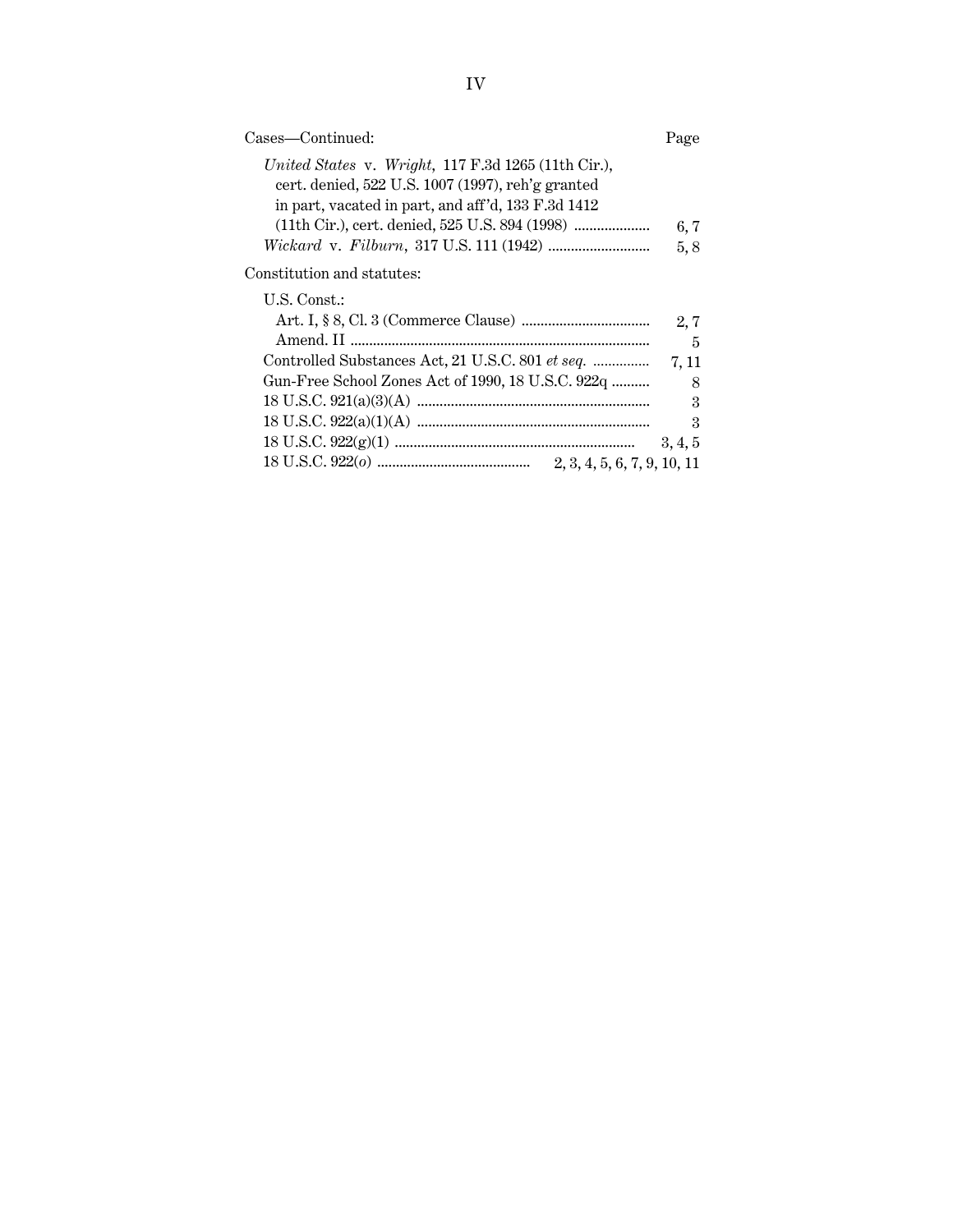## In the Supreme Court of the United States

 $No.$ 

UNITED STATES OF AMERICA, PETITIONER

*v.*

ROBERT WILSON STEWART, JR.

*ON PETITION FOR A WRIT OF CERTIORARI TO THE UNITED STATES COURT OF APPEALS FOR THE NINTH CIRCUIT*

#### **PETITION FOR A WRIT OF CERTIORARI**

The Acting Solicitor General, on behalf of the United States of America, respectfully petitions for a writ of certiorari to review the judgment of the United States Court of Appeals for the Ninth Circuit in this case.

#### **OPINION BELOW**

The opinion of the court of appeals (App., *infra*, 1a-22a) is reported at 348 F.3d 1132.

#### **JURISDICTION**

The judgment of the court of appeals was entered on November 13, 2003. A petition for rehearing was denied on June 10, 2004 (App., *infra*, 23a). On August 30, 2004, Justice O'Connor extended the time within which to file a petition for a writ of certiorari to and including October 8, 2004. On September 28, 2004, Justice O'Connor further extended the time within which to file a petition for a writ of certiorari to and

(1)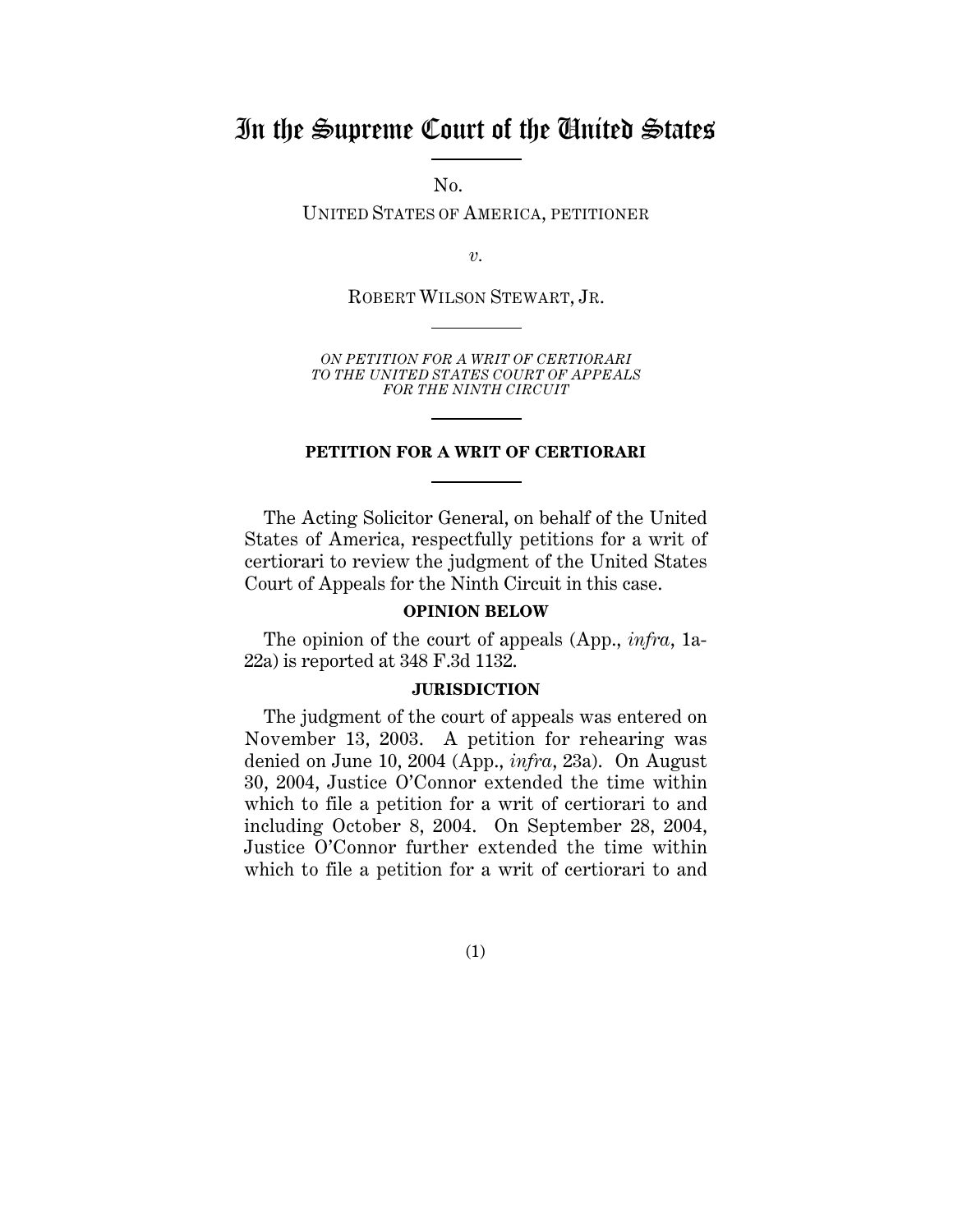including November 7, 2004. The jurisdiction of this Court is invoked under 28 U.S.C. 1254(1).

## **CONSTITUTIONAL AND STATUTORY PROVISIONS INVOLVED**

1. The Commerce Clause of the United States Constitution, Article I, Section 8, Clause 3, provides:

The Congress shall have Power \* \* \* To regulate Commerce with foreign Nations, and among the several States, and with the Indian Tribes.

2. Title 18 of the United States Code, Section 922(*o*), provides:

(1) Except as provided in paragraph (2), it shall be unlawful for any person to transfer or possess a machinegun.

(2) This subsection does not apply with respect to—

- (A) a transfer to or by, or possession by or under the authority of, the United States or any department or agency thereof or a State, or a department, agency, or political subdivision thereof; or
- (B) any lawful transfer or lawful possession of a machinegun that was lawfully possessed before the date [May 19, 1986] this subsection takes effect.

#### **STATEMENT**

Following a jury trial, respondent was convicted in the United States District Court for the District of Arizona of one count of unlawful possession of firearms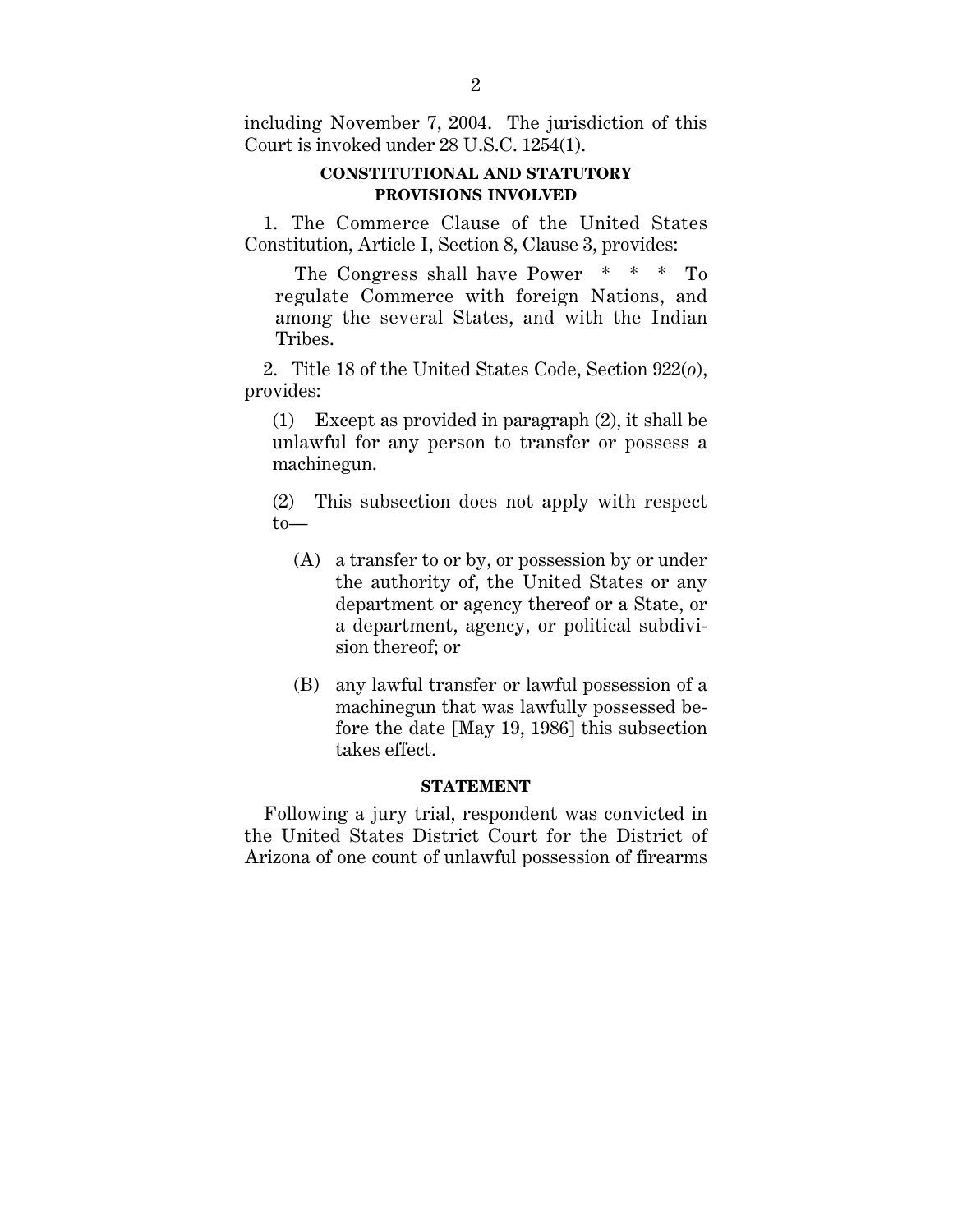by a convicted felon, in violation of 18 U.S.C.  $922(g)(1)$ (Count 1); and five counts of unlawful possession of a machinegun, in violation of 18 U.S.C. 922(*o*) (Counts 2- 6). He was sentenced to concurrent terms of 60 months of imprisonment on all counts. The court of appeals reversed respondent's convictions on Counts 2-6. App., *infra*, 1a-22a.

1. In 1993, respondent Robert Wilson Stewart, Jr., was convicted of unlawful possession and transfer of a machinegun, in violation of 18 U.S.C. 922(*o*). See Presentence Report (PSR) para. 23. He was released from prison two years later. *Ibid*. Respondent subsequently began to sell parts kits for the manufacture and assembly of .50 caliber rifles. App., *infra*, 2a. He advertised the kits on the Internet and in *Shotgun News*, a national firearms magazine. *Ibid*.

Upon learning of respondent's prior conviction, an agent of the Bureau of Alcohol, Tobacco, Firearms and Explosives decided to investigate respondent's business. App., *infra*, 2a. Another agent, acting in an undercover capacity, purchased one of respondent's kits. *Ibid*. The agent concluded that the kit could be "readily . . . converted" into a working firearm, and that respondent's conduct therefore violated federal restrictions on the sale of firearms by unlicensed persons. See *ibid*.; 18 U.S.C. 921(a)(3)(A) and 922(a)(1)(A). Based on that information, the agent secured a search warrant for respondent's residence. App., *infra*, 2a. During the execution of the warrant, authorities discovered 31 firearms, including five machineguns that respondent had machined and assembled himself using parts that had previously traveled in interstate commerce. *Ibid*.; see PSR paras. 3-6.

2. A federal grand jury in the District of Arizona returned an indictment charging petitioner with one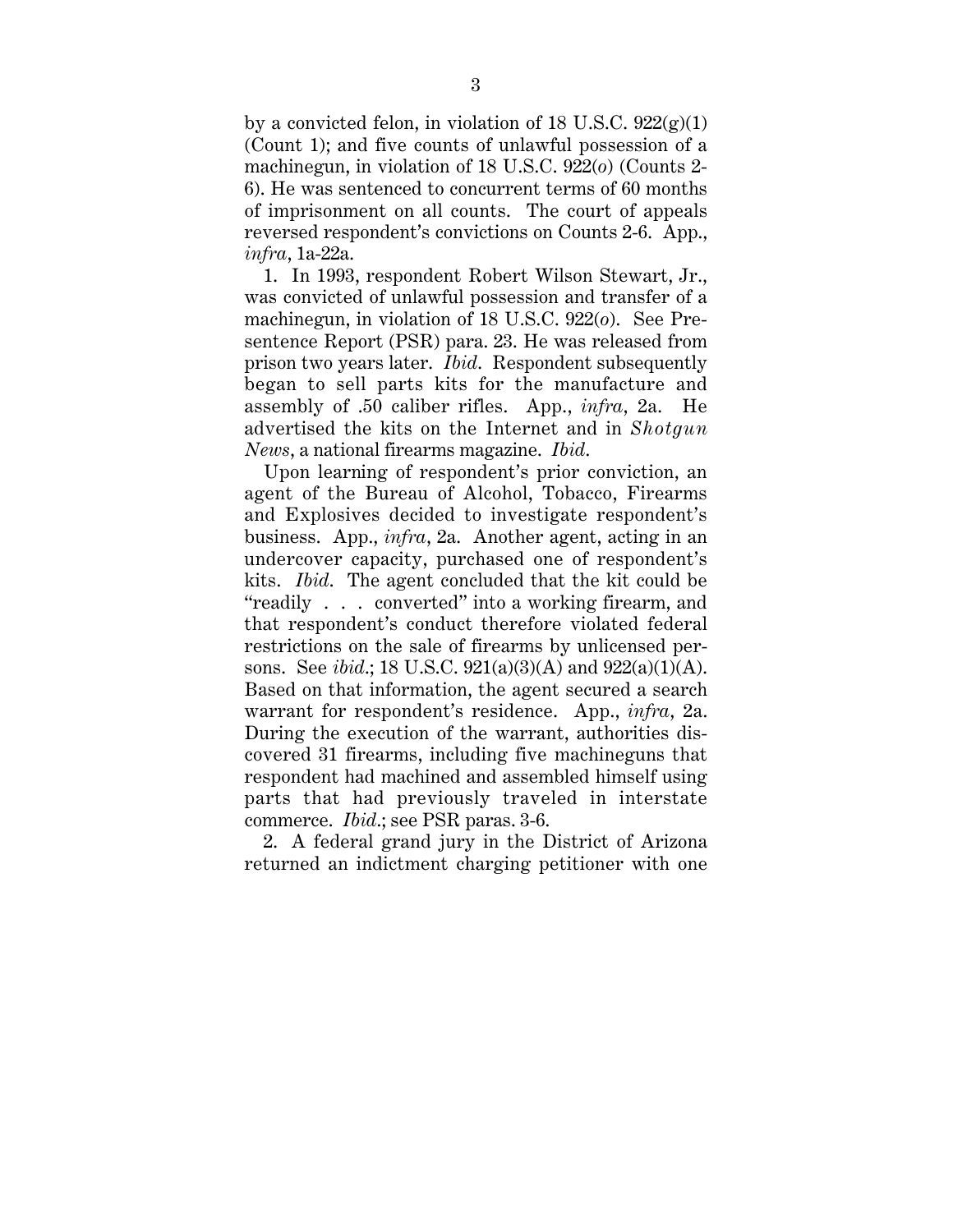count of unlawful possession of firearms by a convicted felon, in violation of 18 U.S.C.  $922(g)(1)$  (Count 1); and five counts of unlawful possession of a machinegun, in violation of 18 U.S.C. 922(*o*) (Counts 2-6). See App., *infra*, 2a. The district court denied respondent's pretrial challenges to the constitutionality of Sections 922(g)(1) and 922(*o*). See Gov't C.A. Br. 3-4. After a jury trial, respondent was convicted on all six counts in the indictment and was sentenced to concurrent terms of 60 months of imprisonment on each count. *Id*. at 4-5; see App., *infra*, 2a.

3. The court of appeals reversed respondent's Section 922(*o*) convictions on Counts 2-6 of the indictment. App., *infra*, 1a-22a.

a. The court of appeals held that Section 922(*o*) is unconstitutional as applied to respondent's possession of "homemade" machineguns. While acknowledging that "[s]ome components of [respondent's] machineguns had crossed state lines," the court emphasized that "many additional parts and tools, as well as expertise and industry, were needed to create functioning machineguns." App., *infra*, 7a. The court found the situation presented here to be "quite different than if [respondent] had ordered a disassembled gun and simply put the parts together." *Ibid*. The court was therefore unwilling to conclude "that the machineguns themselves—in any recognizable form—traveled in interstate commerce." *Id*. at 8a.

The court of appeals also held that Section 922(*o*) as applied in this case could not be sustained as a regulation of conduct that substantially affects interstate commerce. The court stated that "[p]ossession of a machinegun is not, without more, economic in nature." App., *infra*, 9a. The court also found that, "[w]hatever its intended use, without some evidence that [a 'home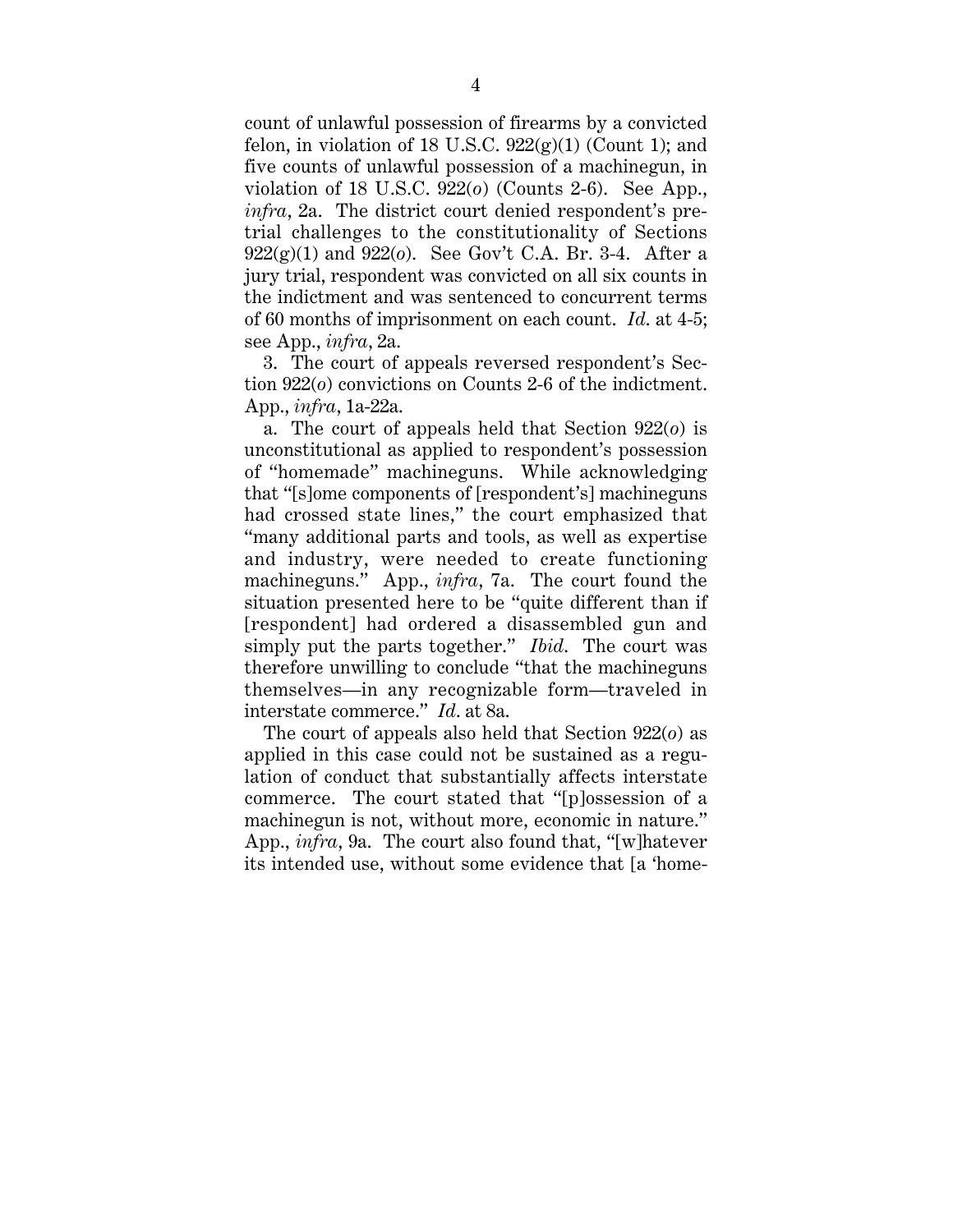made' machinegun] will be sold or transferred—and there is none here—its relationship to interstate commerce is highly attenuated." *Ibid*.

Relying principally on *United States* v. *Lopez*, 514 U.S. 549 (1995), and *United States* v. *Morrison*, 529 U.S. 598 (2000), the court of appeals concluded that Section 922(*o*)'s potential usefulness in reducing violent crime was an insufficient predicate for a federal ban on machinegun possession. See App., *infra*, 9a-10a. The court also stated that Section 922(*o*) "contains no jurisdictional element anchoring the prohibited activity to interstate commerce," *id*. at 12a; that Congress had "failed to make any legislative findings when it enacted the statute," *ibid*.; and that "[n]othing in the legislative history suggests that Congress ever considered the impact of purely intrastate possession of homemade machineguns on interstate commerce," *id*. at 15a. The court concluded that "section 922(*o*) is unconstitutional as applied to [respondent]." *Ibid*. \*

b. Judge Restani, sitting by designation, dissented from the court of appeals' reversal of respondent's convictions under 18 U.S.C. 922(*o*). App., *infra*, 21a-22a. Relying on *Wickard* v. *Filburn*, 317 U.S. 111 (1942), Judge Restani would have found the application of Section 922(*o*) constitutional in this case on the ground that

<sup>\*</sup> The court of appeals affirmed respondent's conviction under Count 1 of the indictment for unlawful possession of firearms by a felon, in violation of 18 U.S.C. 922(g)(1). See App., *infra*, 20a-21a. The court rejected respondent's contention that the Second Amendment guarantees him a right to possess firearms despite his prior felony conviction. *Ibid*. Count 1 of the indictment was premised on respondent's possession of firearms other than the machineguns that formed the basis for Counts 2-6, and it was undisputed that the firearms identified in Count 1 had previously traveled in interstate commerce. See Gov't C.A. Br. 23.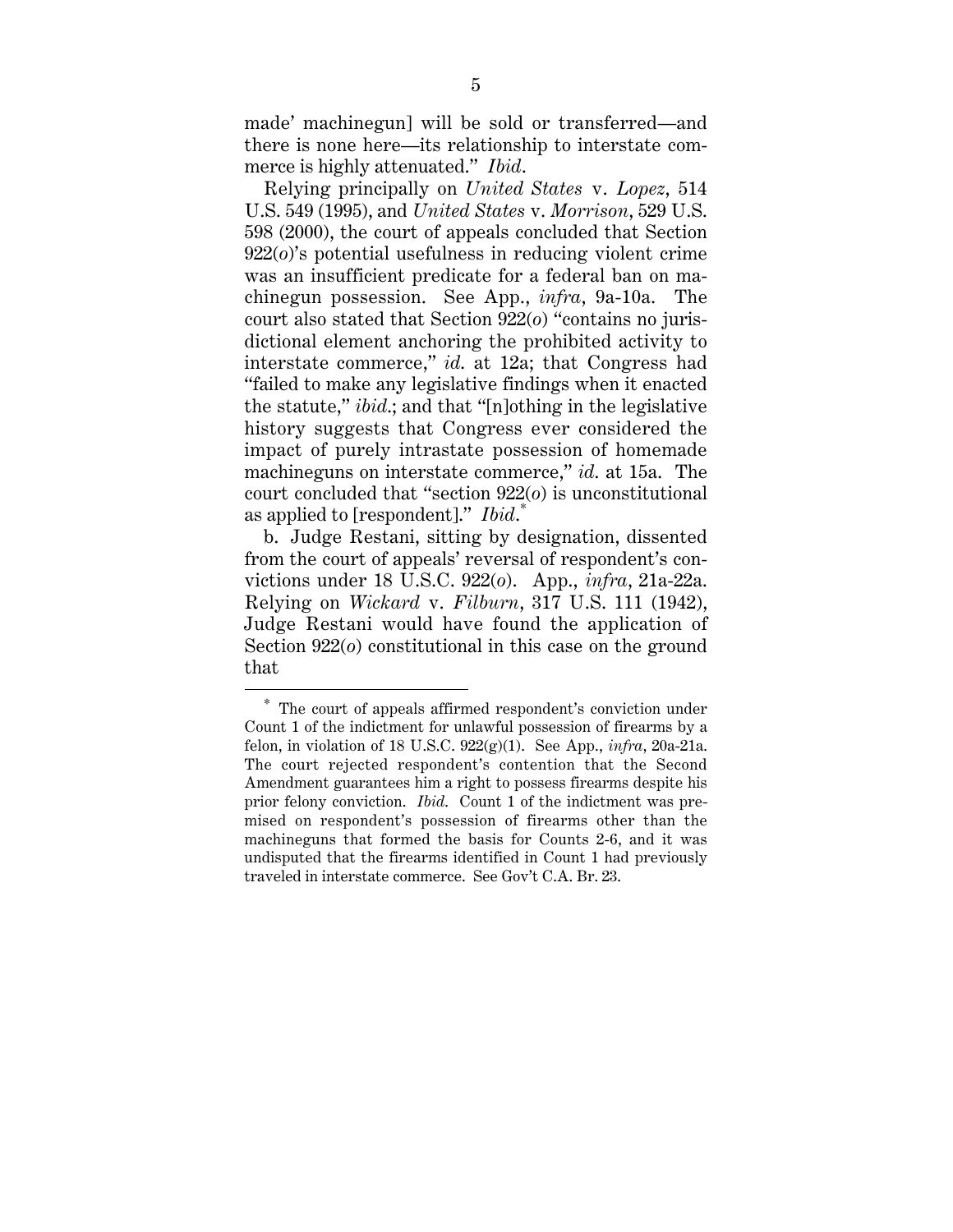[p]ossession of machine guns, home manufactured or not, substantially interferes with Congress's long standing attempts to control the interstate movement of machine guns by proscribing transfer and possession. Congress's chosen method in § 922(*o*) was to totally eliminate the demand side of the economic activity by freezing legal possession at 1986 levels, an effect that is closely entwined with regulating interstate commerce even as applied to purely intrastate possession of machine guns resulting from home manufacture. Allowing home manufacture is clearly not within the intent of § 922(*o*) and would upset Congress's entirely lawful plan to regulate trade in machine guns.

App., *infra*, 21a-22a (citation and internal quotation marks omitted).

#### **DISCUSSION**

The court of appeals held that 18 U.S.C. 922(*o*), which prohibits the transfer or possession of machineguns manufactured after 1986, is unconstitutional as applied to "homemade" machineguns that were assembled from parts that had previously traveled in interstate commerce. Before this decision, all of the courts of appeals that had considered the question had sustained Section 922(*o*) as a valid exercise of congressional power under the Commerce Clause. See, *e.g.*, *United States* v. *Haney*, 264 F.3d 1161, 1166-1171 (10th Cir. 2001), cert. denied, 536 U.S. 907 (2002); *United States* v. *Franklyn*, 157 F.3d 90, 93-97 (2d Cir.), cert. denied, 525 U.S. 1027 (1998) and 525 U.S. 1112 (1999); *United States* v. *Wright*, 117 F.3d 1265, 1268-1271 (11th Cir.), cert. denied, 522 U.S. 1007 (1997), rehearing granted in part on other grounds, vacated in part, and aff 'd, 133 F.3d 1412 (11th Cir.), cert. denied, 525 U.S. 894 (1998); *United*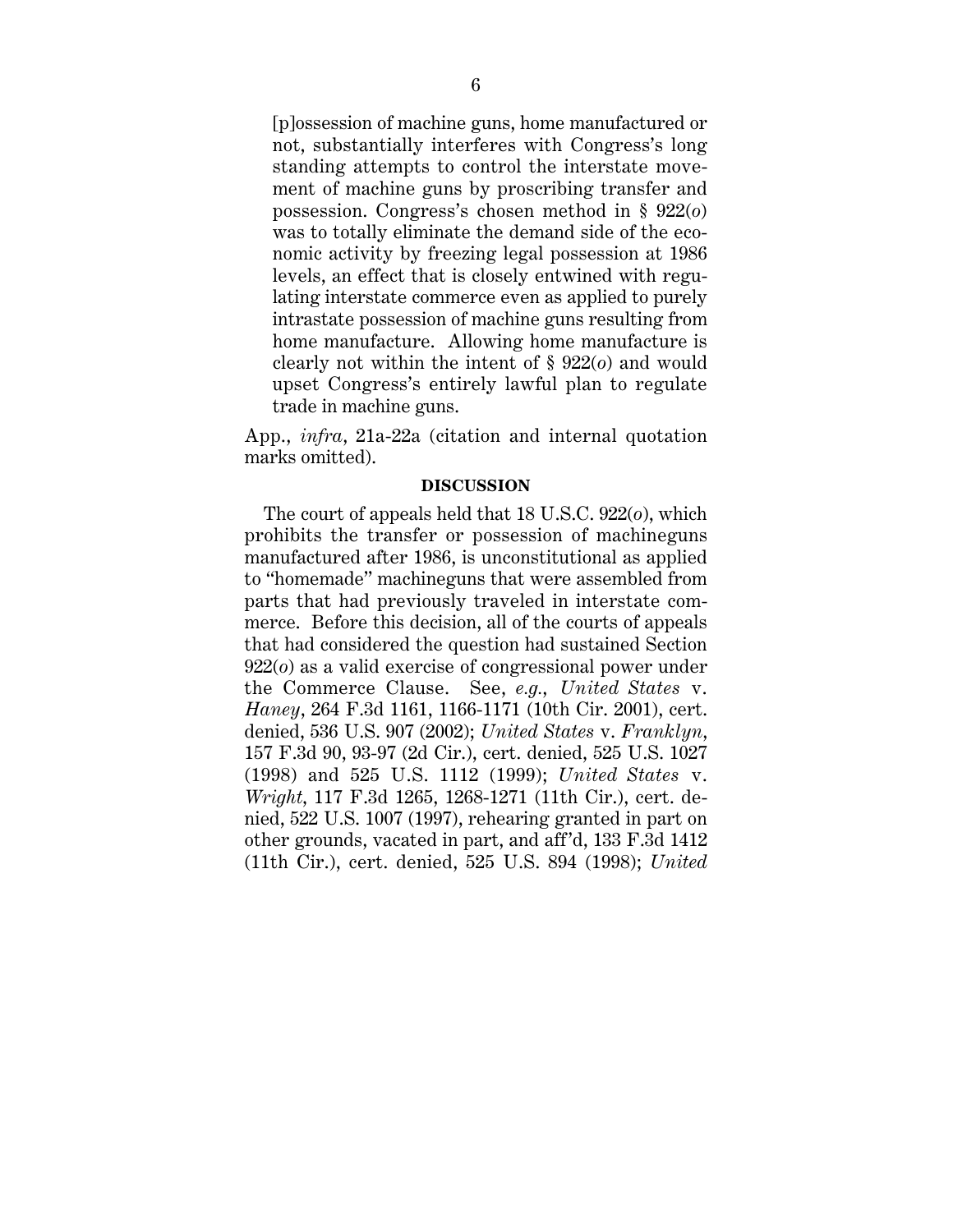*States* v. *Knutson*, 113 F.3d 27, 29-31 (5th Cir. 1997); *United States* v. *Rybar*, 103 F.3d 273, 276-285 (3d Cir. 1996), cert. denied, 522 U.S. 807 (1997); *United States* v. *Kenney*, 91 F.3d 884, 885-891 (7th Cir. 1996); *United States* v. *Beuckelaere*, 91 F.3d 781, 782-787 (6th Cir. 1996); *United States* v. *Rambo*, 74 F.3d 948, 951-952 (9th Cir.), cert. denied, 519 U.S. 819 (1996). And while none of those decisions specifically addressed the application of 18 U.S.C. 922(*o*) to "homemade" machineguns, the courts of appeals have consistently rejected the contention that Section 922(*o*)'s lack of a jurisdictional element renders it unconstitutional. See *Wright*, 117 F.3d at 1271 ("The fact that § 922(*o*) criminalizes some purely intrastate possession of machineguns is of no constitutional importance."); *Rybar*, 103 F.3d at 285; *Kenney*, 91 F.3d at 887.

A holding that Section 922(*o*) is unconstitutional as applied to the possession of "homemade" machineguns raises an important issue that may ultimately warrant review by this Court. Plenary review in this case, however, would be premature at this time. On June 28, 2004, the Court granted certiorari in *Ashcroft* v. *Raich*, No. 03-1454 (to be argued Nov. 29, 2004), which involves an analogous as-applied constitutional challenge to the Controlled Substances Act, 21 U.S.C. 801 *et seq*. Accordingly, the petition should be held pending this Court's decision in *Raich* and then disposed of as appropriate in light of that decision.

1. a. The Commerce Clause grants Congress the power to regulate an entire class of activities that substantially affects interstate commerce, even if the commercial effect of an individual instance within the class is slight. "[W]here a general regulatory statute bears a substantial relation to commerce, the *de minimis* character of individual instances arising under that statute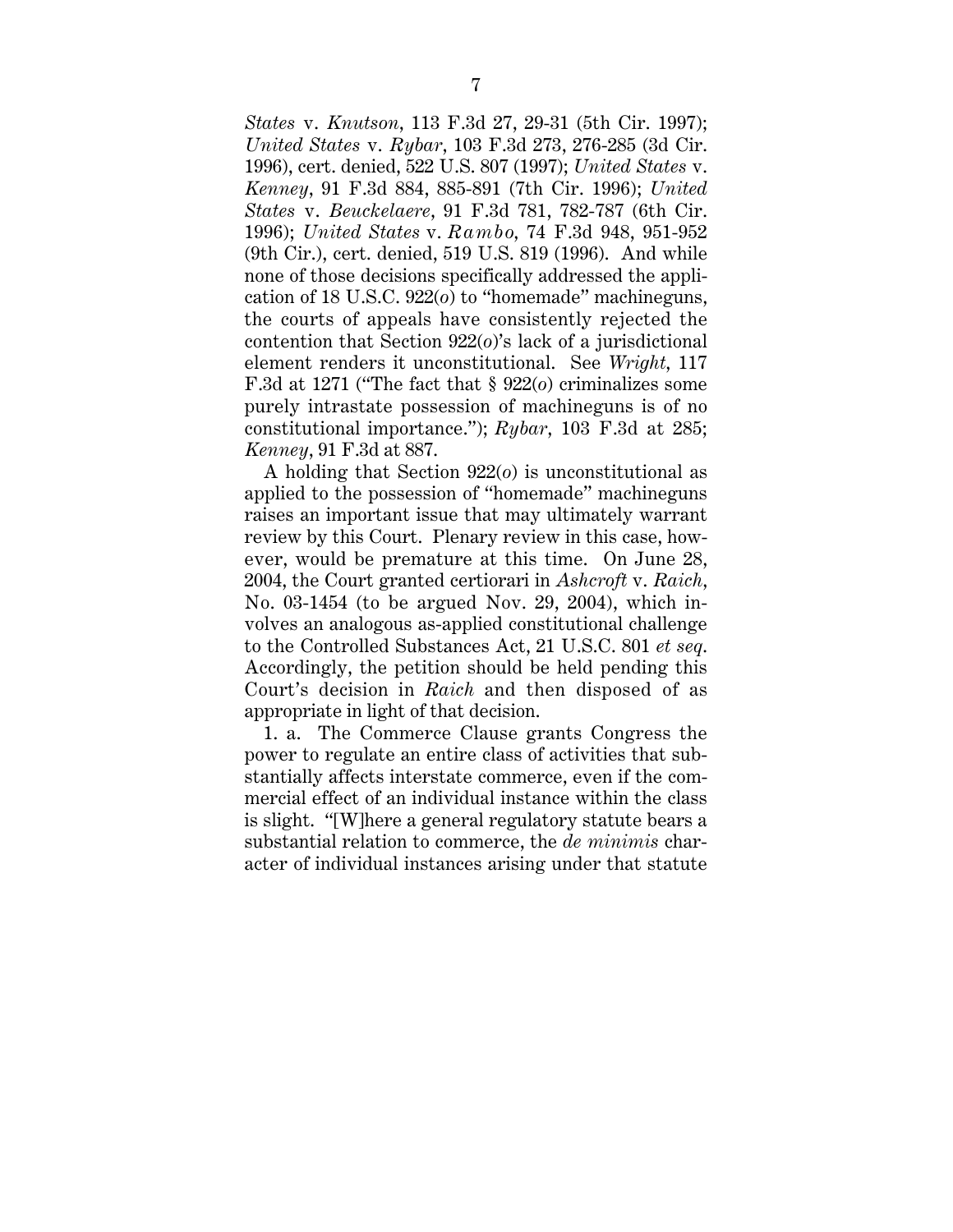is of no consequence." *United States* v. *Lopez*, 514 U.S. 549, 558 (1995) (quoting *Maryland* v. *Wirtz*, 392 U.S. 183, 197 n.27 (1968)); accord *Perez* v. *United States*, 402 U.S. 146, 154 (1971) ("Where the *class of activities* is regulated and that *class* is within the reach of federal power, the courts have no power to excise, as trivial, individual instances of the class.") (citations and internal quotation marks omitted).

That principle is perhaps most famously illustrated by *Wickard* v. *Filburn*, 317 U.S. 111 (1942), in which the Court upheld federal regulation of wheat grown and consumed on a family farm in order to control the volume of wheat moving in interstate and foreign commerce. See App., *infra*, 21a (dissenting judge finds *Wickard* to be controlling in this case). *Wickard* establishes that even non-commercial activity occurring within a regulated market is subject to Congress's commerce power. This Court explained in *Lopez*, *supra*, that the production of wheat that Congress chose to regulate in *Wickard* is economic activity even though it was produced for personal use and "may not be regarded as commerce." *Lopez*, 514 U.S. at 556 (quoting *Wickard*, 317 U.S. at 125).

*Wickard* thus establishes that Congress may regulate non-commercial intrastate activity if regulation of the activity is reasonably necessary to achieve Congress's objectives with respect to an interstate market. In distinguishing the statute in *Wickard* from the Gun-Free School Zones Act of 1990, 18 U.S.C. 922(q), the Court in *Lopez* explained that "*Wickard* \* \* \* involved economic activity in a way that the possession of a gun in a school zone does not." *Lopez*, 514 U.S. at 560. The Court further explained that Section  $922(q)$  was not "an essential part of a larger regulation of economic activity, in which the regulatory scheme could be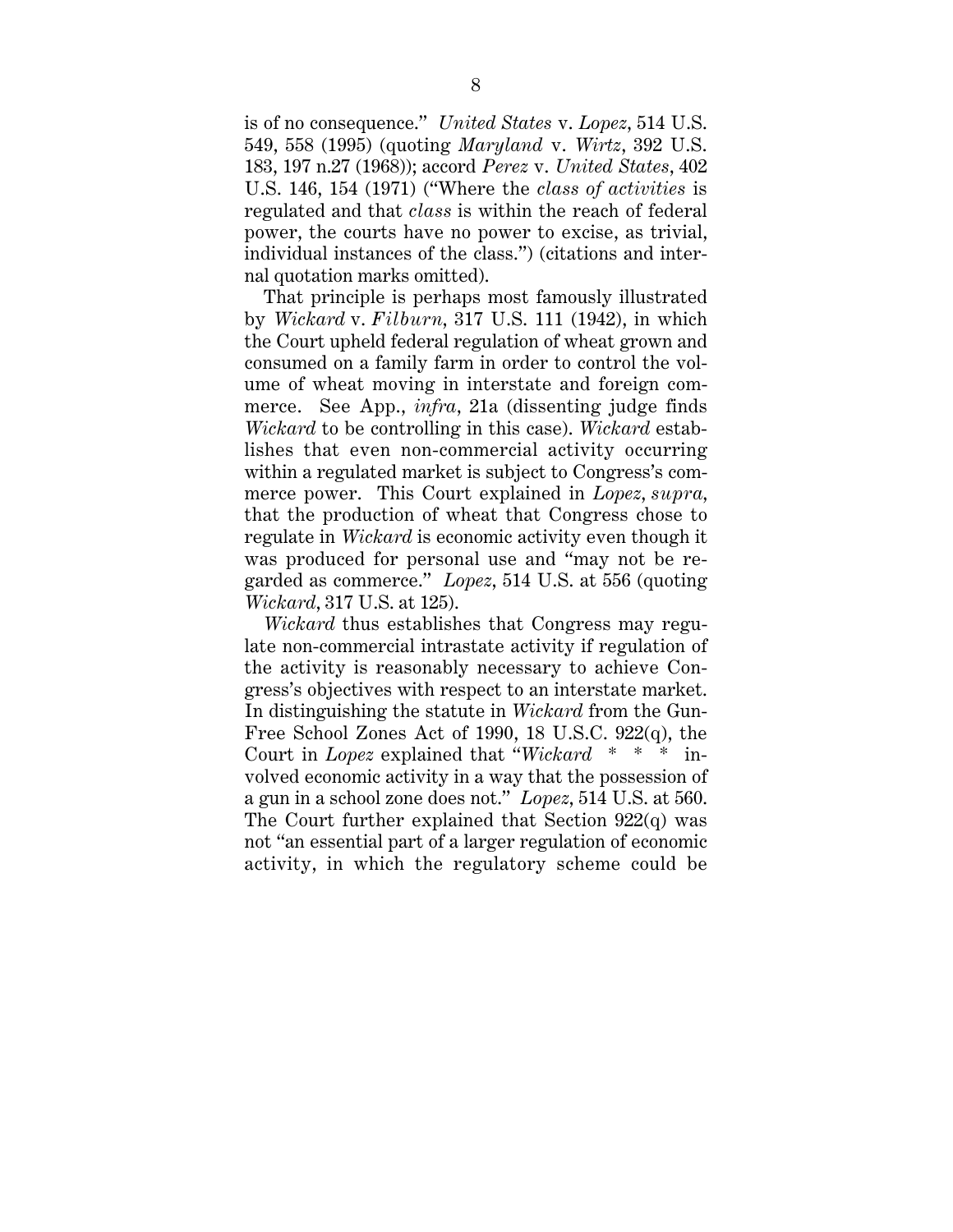undercut unless the intrastate activity were regulated." *Id*. at 561; see *Morrison*, 529 U.S. at 610.

b. In enacting 18 U.S.C. 922(*o*), Congress imposed a categorical ban on the private possession and transfer of all machineguns other than those lawfully possessed before the statute's effective date (May 19, 1986). Thus, "Congress's chosen method in § 922(*o*) was to totally eliminate the demand side of the economic activity by freezing legal possession at 1986 levels." App., *infra*, 22a (Restani, J., dissenting). The court of appeals in this case held that Section 922(*o*) may not validly be applied to the possession of "homemade" machineguns, at least in the absence of proof that the possessor intends to sell or transfer the weapon. That holding will prevent the full realization of Congress's intent in enacting the statute, and it has no sound constitutional basis.

In holding that respondent's possession of "homemade" machineguns bore a "highly attenuated" relationship to interstate commerce, the court of appeals emphasized the lack of evidence that respondent intended to sell or transfer the weapons. App., *infra*, 9a. It is clear, however, that a substantial commercial market for firearms currently exists in this country, and that machineguns (whether "homemade" or otherwise) are potential objects of sale. Congress could reasonably conclude that its efforts to eliminate machinegun trafficking would be hindered if the government were required to introduce case-specific evidence that the possessor of a particular machinegun intended to sell or transfer it.

While acknowledging that "[s]ome components of [respondent's] machineguns had crossed state lines," the court of appeals stated that "these components did not add up to a gun." App., *infra*, 7a. Section 922(*o*)'s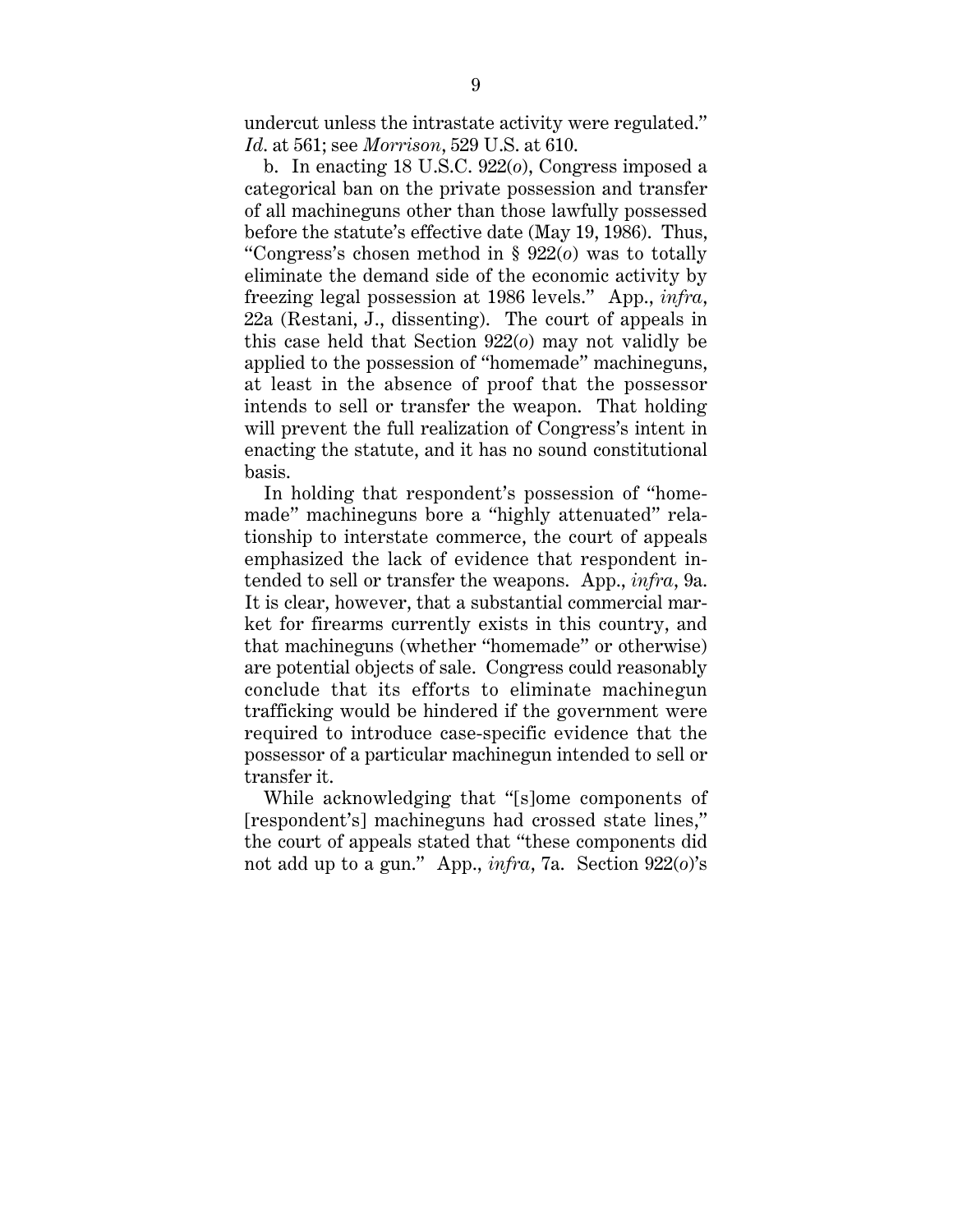effectiveness, however, would be substantially compromised if the ban on possession were held invalid as applied to a machinegun assembled by the owner from a prefabricated parts kit. If Congress can validly regulate interstate commerce in machineguns, then it makes no sense to create an exception when the constituent parts travel in interstate commerce to enable the assembly of a "homemade" machinegun.

The court of appeals attached constitutional significance to the fact that the machineguns possessed by respondent "were a unique type of firearm, with legal parts mixed and matched from various origins; they required more than a simple turn of a screw-driver or a hit of a hammer to become machineguns." App., *infra*, 7a-8a (internal quotation marks omitted). The court's effort to define a category of "homemade" machineguns by reference to the degree of "expertise and industry" (*id*. at 7a) exercised by an individual in assembling his weapon, however, has no constitutional foundation and is unlikely to produce consistent and principled results.

In the typical case, an act of machinegun possession is either the result of or the precursor to a commercial sale of the weapon. Violence perpetrated through the use of machineguns can be expected to disserve the general welfare and to disrupt interstate commerce. To address those problems, Congress chose to eliminate the commercial market in machineguns entirely through a categorical ban on the private transfer and possession of machineguns other than those lawfully possessed before Section 922(*o*)'s effective date. Nothing in this Court's decisions precludes Congress from taking that approach.

2. Despite the significant errors in the court of appeals' constitutional analysis, plenary review of its decision would be premature at this time. On June 28,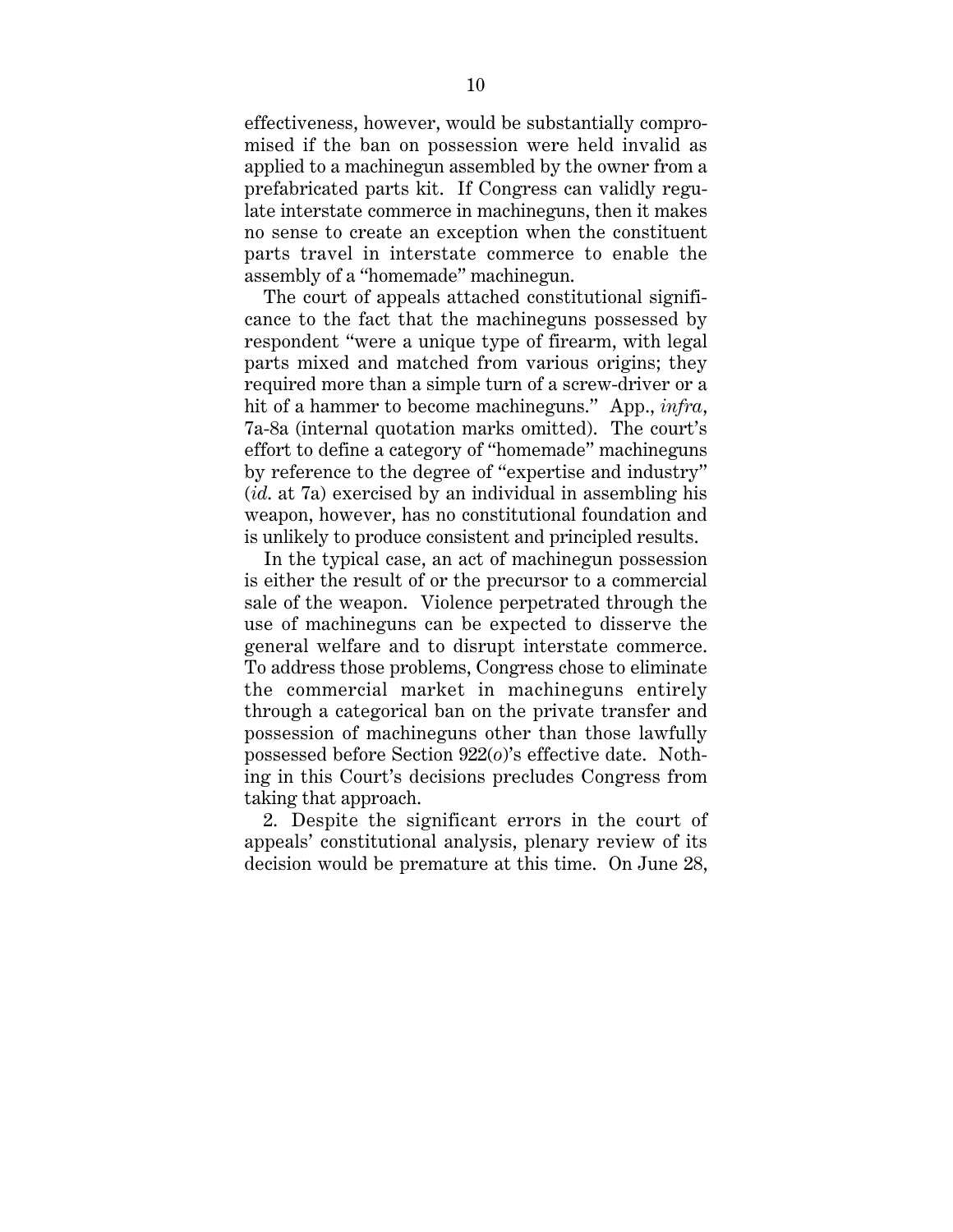2004, this Court granted the government's petition for a writ of certiorari in *Ashcroft* v. *Raich*, No. 03-1454 (to be argued Nov. 29, 2004), to consider the following question:

Whether the Controlled Substances Act, 21 U.S.C. 801 *et seq*., exceeds Congress's power under the Commerce Clause as applied to the intrastate cultivation and possession of marijuana for purported personal "medicinal" use or to the distribution of marijuana without charge for such use.

## 03-1454 Pet. at (I).

*Raich* and the instant case have several features in common. Both cases involve commodities that are typically acquired through commercial transactions. Congress has sought to eliminate the commercial markets in both marijuana and machineguns by enacting a categorical ban on private transfer and possession of the relevant items, rather than mandating a case-bycase inquiry into the interstate commerce nexus of particular acts of possession. And in each case, the Ninth Circuit held that the statutory possession ban is unconstitutional as applied to a discrete class of purportedly non-commercial possession. This Court's decision in *Raich* is therefore likely to shed significant light on the proper disposition of respondent's asapplied constitutional challenge to 18 U.S.C. 922(*o*).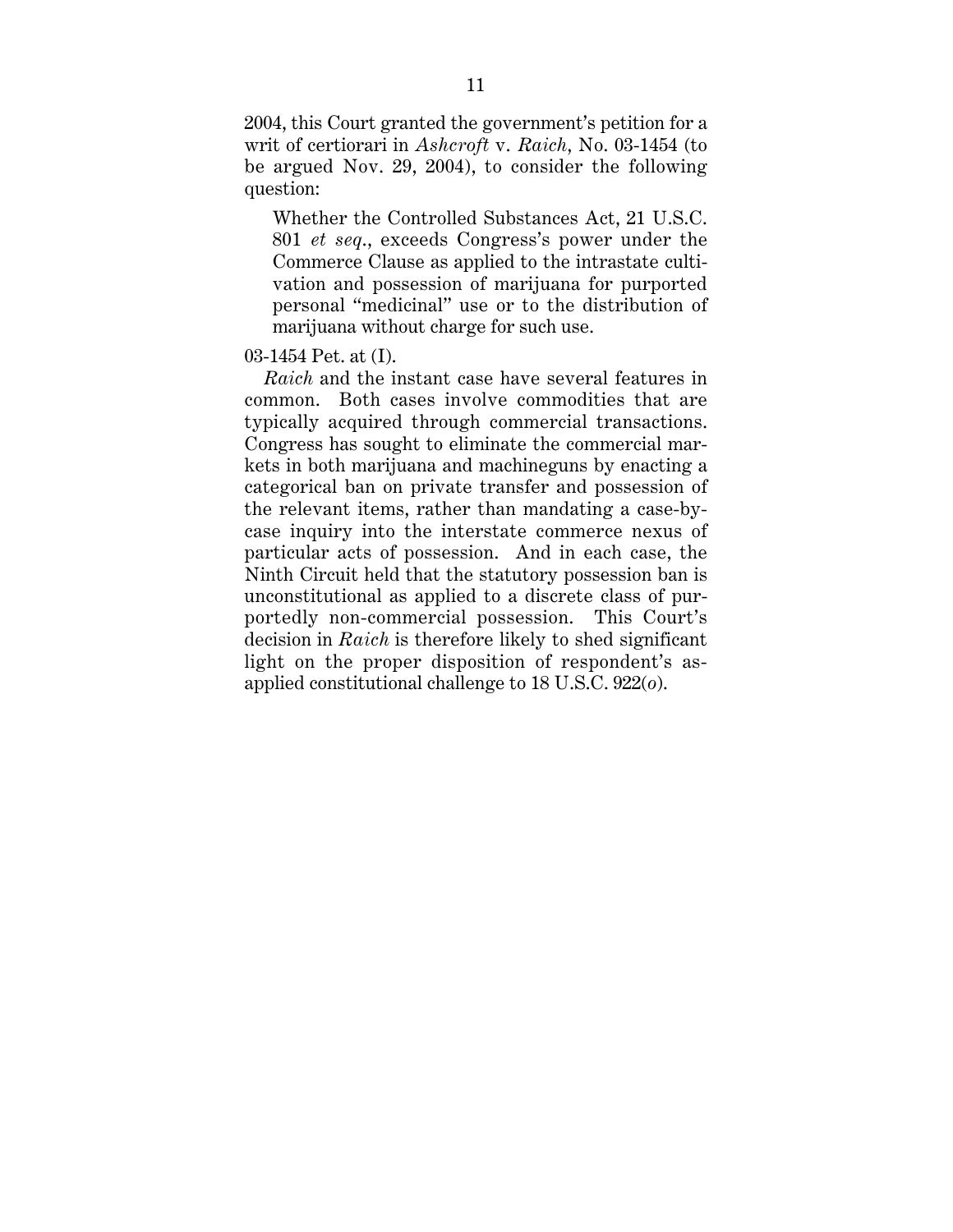## **CONCLUSION**

The petition for a writ of certiorari should be held pending this Court's decision in *Ashcroft* v. *Raich*, No. 03-1454 (to be argued Nov. 29, 2004), and then disposed of as appropriate in light of the Court's decision in that case.

Respectfully submitted.

PAUL D. CLEMENT *Acting Solicitor General* CHRISTOPHER A. WRAY *Assistant Attorney General* MICHAEL R. DREEBEN *Deputy Solicitor General* MALCOLM L. STEWART *Assistant to the Solicitor General* MICHAEL A. ROTKER *Attorney*

NOVEMBER 2004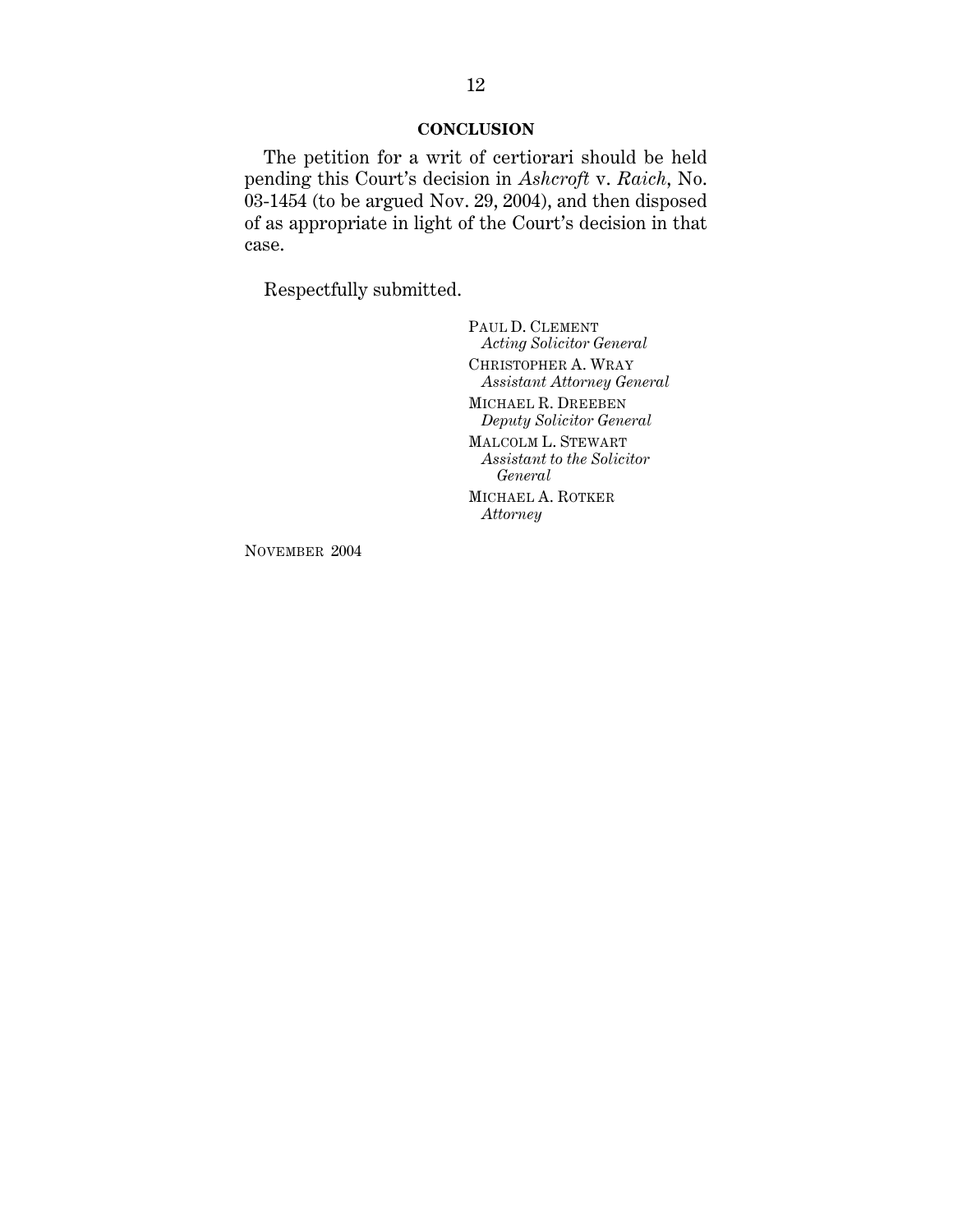#### **APPENDIX A**

## UNITED STATES COURT OF APPEALS FOR THE NINTH CIRCUIT

## No. 02-10318

## UNITED STATES OF AMERICA, PLAINTIFF-APPELLEE

*v.*

ROBERT WILSON STEWART, JR., DEFENDANT-APPELLANT

Argued and Submitted: Aug. 5, 2003 Filed: Nov. 13, 2003

Appeal from the United States District Court for the District of Arizona; Roslyn O. Silver, District Judge, Presiding. D.C. No. CR-00-00698-ROS.

Before: KOZINSKI and T.G. NELSON, Circuit Judges, and RESTANI, \* Judge.

Opinion by Judge KOZINSKI; Partial Concurrence and Partial Dissent by Judge RESTANI.

KOZINSKI, Circuit Judge:

 $\overline{a}$ 

We decide whether Congress can, under its Commerce Clause power, prohibit the mere possession of homemade machineguns.

## (1a)

<sup>\*</sup> The Honorable Jane A. Restani, United States Court of International Trade, sitting by designation.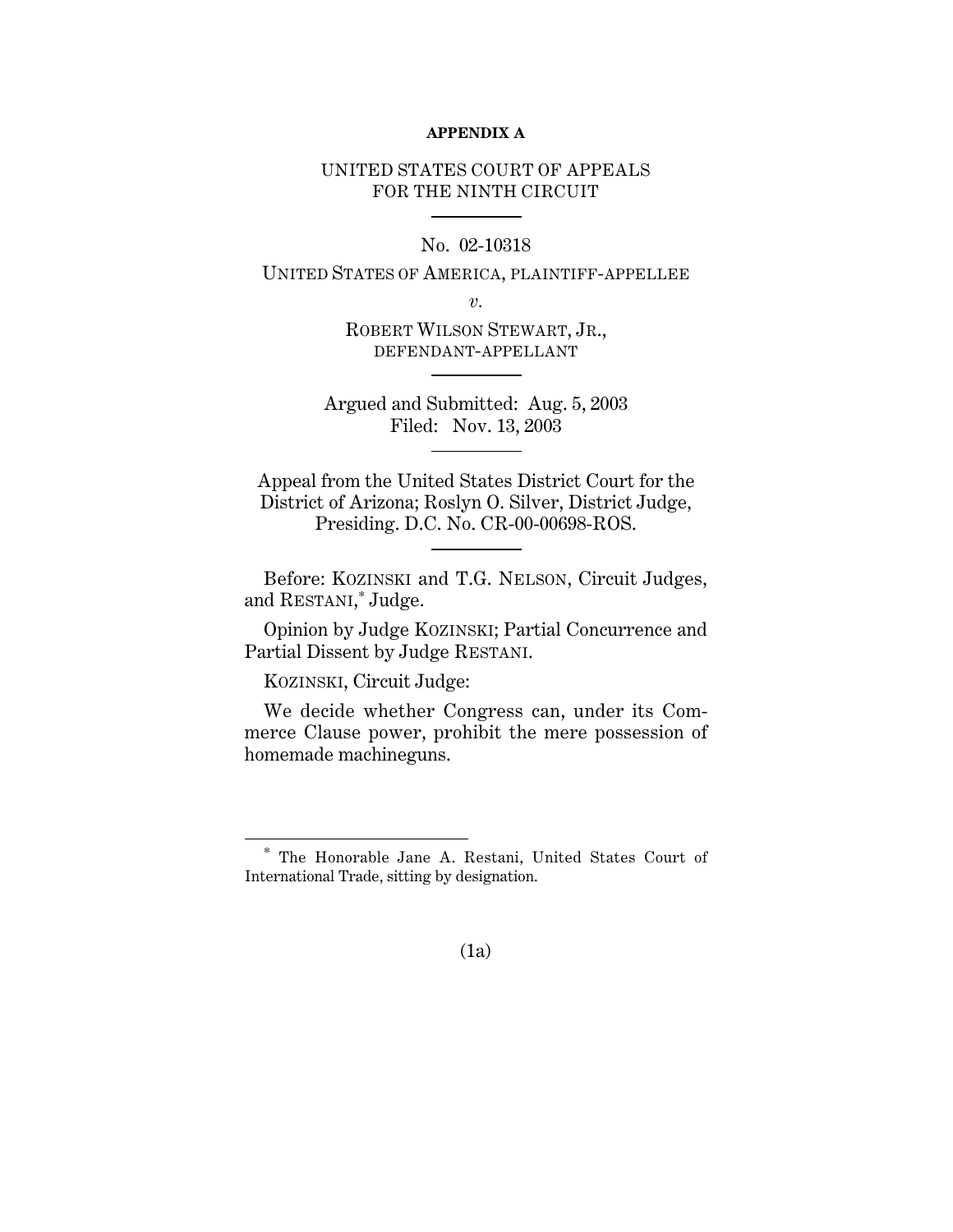#### **Facts**

Robert W. Stewart sold parts kits for the manufacture and assembly of Maadi-Griffin .50 caliber rifles; he advertised the kits on the Internet and in *Shotgun News,* a national firearms magazine. Stewart believed the kits were legal to sell because the receivers on the rifles had not yet been completely machined and the rifles were thus not usable as firearms. An agent of the Bureau of Alcohol, Tobacco, Firearms and Explosives (ATF) discovered that Stewart had a prior conviction for possession and transfer of a machinegun and decided to investigate Stewart's business. Another agent, acting undercover, purchased one of Stewart's kits and determined that it could be "readily . . . converted" into an unlawful firearm, in violation of 18 U.S.C.  $§ 922(a)(1)(A)$  and  $§ 921(a)(3)(A)$ . Based on this information, the ATF agent secured a federal search warrant for Stewart's residence.

In addition to numerous rifle kits, the ATF search also turned up thirty-one firearms, including five machineguns. The machineguns had been machined and assembled by Stewart. Stewart was charged and convicted of one count of felony possession of firearms in violation of 18 U.S.C.  $\S 922(g)(1)$  and  $\S 924(a)(2)$ , and five counts of unlawful possession of a machinegun in violation of 18 U.S.C. § 922(*o*). No charges were brought against Stewart regarding the advertised parts kits that were initially the subject of the investigation. Stewart appeals his conviction for unlawful possession of machineguns, claiming that 18 U.S.C. § 922(*o*) is an invalid exercise of Congress's commerce power and violates the Second Amendment; he appeals his conviction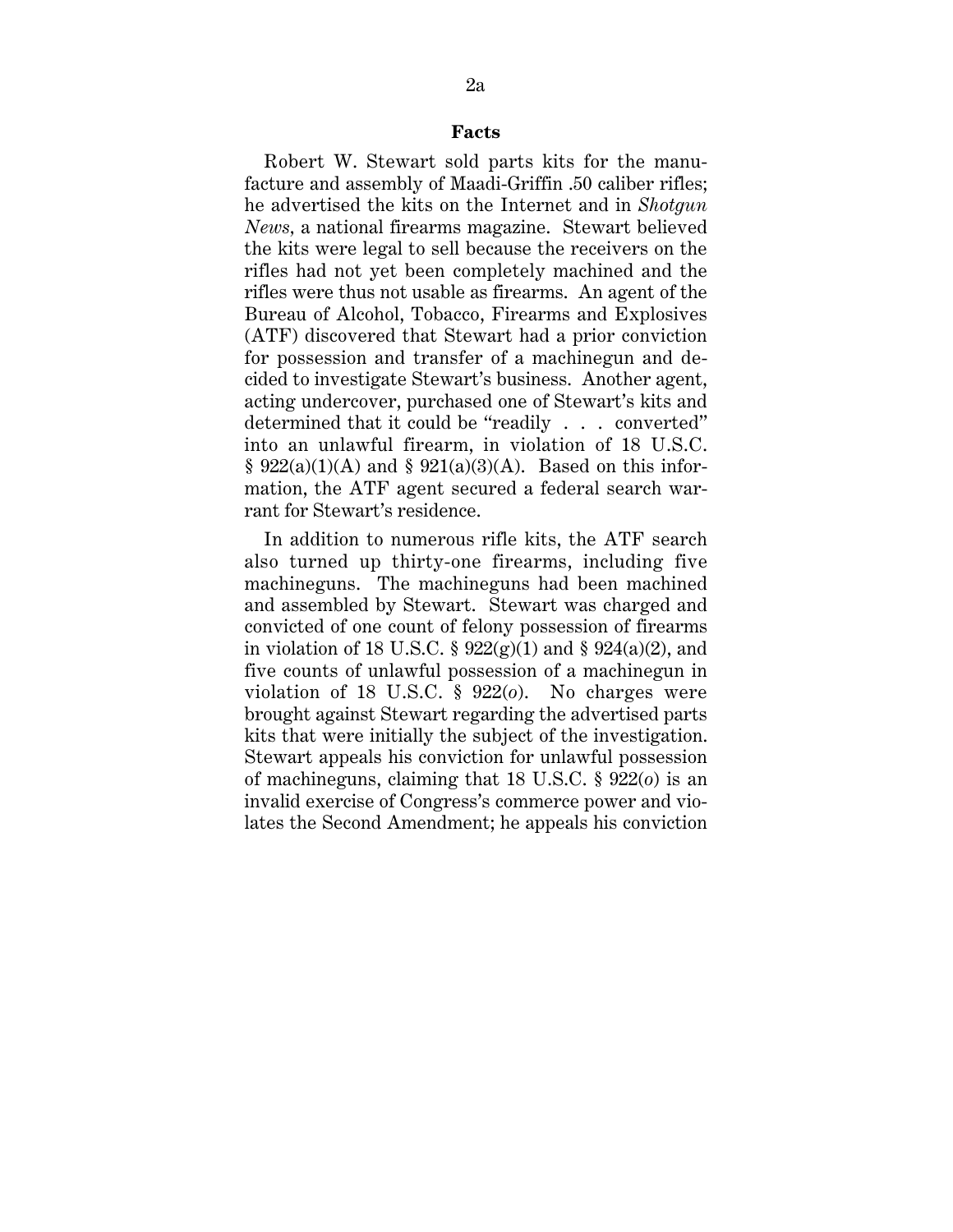for possession of a firearm by a felon on Second Amendment grounds. $<sup>1</sup>$ </sup>

#### **Commerce Clause**

Section 922(*o*) makes it unlawful to "transfer or possess a machinegun." Notably absent from this provision is any jurisdictional requirement that the machinegun has traveled in or substantially affected interstate commerce. We decide whether this statute, as applied to Stewart, offends the Commerce Clause.

1. There are three categories of activity that Congress can regulate under its commerce power: (1) "the use of the channels of interstate commerce"; (2) "the instrumentalities of interstate commerce, or persons or

<sup>1</sup> Stewart also claims the district court abused its discretion by denying his request for an evidentiary hearing on his motion to suppress. Defendant is entitled to an evidentiary hearing if he makes a "substantial preliminary showing that a false statement knowingly and intentionally, or with reckless disregard for the truth, was included by the affiant in the warrant affidavit, and if the allegedly false statement is necessary to the finding of probable cause." *Franks v. Delaware*, 438 U.S. 154, 155-56, 98 S. Ct. 2674, 57 L.Ed.2d 667 (1978). Stewart asserts that the ATF agent's affidavit never said how much time was required to convert Stewart's parts kit into a firearm and gave the false impression that the agent had fully converted the kit; thus, Stewart claims, the affidavit could not support a finding of probable cause that the parts kits could "readily be converted," as defined in 18 U.S.C. § 921(a)(3)(A). The district court, in a carefully reasoned opinion, held that Stewart failed to meet his burden; even if the allegedly false and misleading statements were redacted from the affidavit, and the alleged omissions were added to it, the district court found that the affidavit, which contained Stewart's own statements about how easily his kits could be converted, still supported a finding of probable cause. We cannot see, and Stewart offers hardly any explanation, how the district court's reasoned opinion was an abuse of its discretion.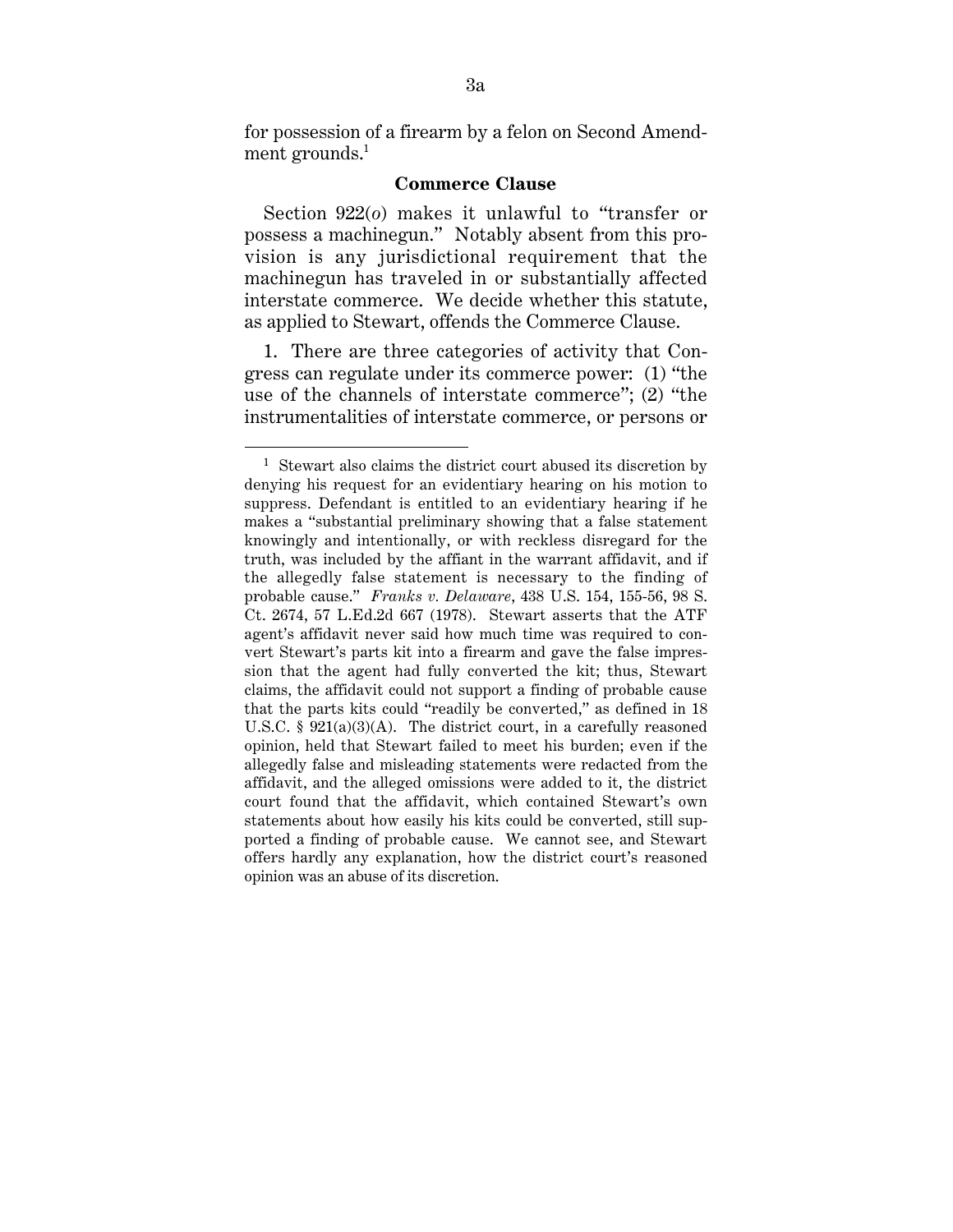things in interstate commerce, even though the threat may come only from intrastate activities"; and (3) "those activities having a substantial relation to interstate commerce." *United States v. Lopez,* 514 U.S. 549, 558-59, 115 S. Ct. 1624, 131 L.Ed.2d 626 (1995). In *United States v. Rambo,* 74 F.3d 948 (9th Cir. 1996), we held that section 922(*o*) was "a regulation of the use of the channels of interstate commerce" because "there can be 'no unlawful possession under section 922(*o*) without an unlawful transfer." *Id.* at 952 (quoting *United States v. Kirk,* 70 F.3d 791, 796 (5th Cir. 1995)). We elaborated that, "'[i]n effect, the ban on such possession is an attempt to control the interstate market for machineguns by creating criminal liability for those who would constitute the demand-side of the market, i.e., those who would facilitate illegal transfer out of the desire to acquire mere possession." *Id.* (quoting *Kirk,* 70 F.3d at 796). *Rambo* thus held section 922(*o*) was a valid exercise of the commerce power because a transfer or sale must have preceded the criminalized possession.

Stewart's case reveals the limits of *Rambo's* logic. Contrary to *Rambo's* assumption that an unlawful transfer must precede unlawful possession, Stewart did not acquire his machineguns from someone else: He fabricated them himself. The government has never contested Stewart's claim that the machineguns were entirely homemade, and the evidence supports his claim. The chief of the ATF Firearms Technology Branch, referring to one of the machineguns, testified that it was "*a unique type of firearm.*" Tr. of Trial at 562 (emphasis added). He explained that the machineguns were "based on a . . . Sten gun design," which is a type of British machinegun, and had "certain [Sten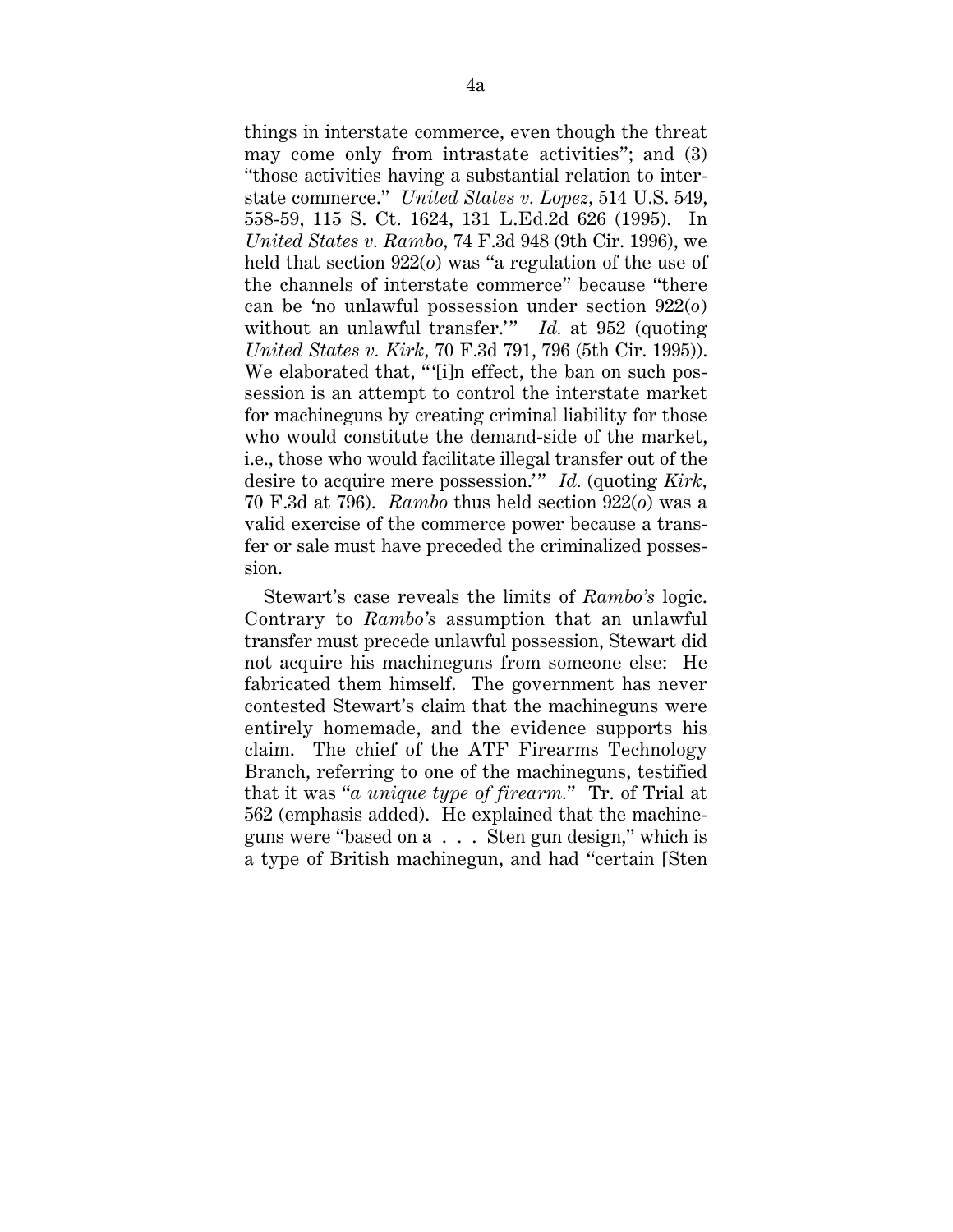gun] parts," *id.* at 558, but "the rest of the parts . . . [were] not . . . conventional Sten gun parts," *id.* at 562. He also testified that one of the machineguns had "some Sten gun parts on it, but then it also ha [d] parts which [were] not original Sten gun parts." *Id.* at 550. He continued: "And I've seen many Sten guns assembled from Sten gun parts kits, but I had never previously seen one that was assembled with these other parts on it." *Id.* at 550-51. None of the machineguns had original Sten receiver tubes (the part of the gun that houses the cartridge when the weapon is fired), and at least one was identified as having a "homemade receiver tube." *Id.* at 567. On some of the machineguns, the trigger was "quite different" from "an ordinary Sten gun trigger." *Id.* at 561. The ATF chief testified that "[t]he only time [he'd] ever seen . . . this [type of mechanism was] in conjunction with  $[a]$ ... single-shot rifle." *Id.* at 561-62.

The district court ruled against Stewart's Commerce Clause argument, reasoning that "the parts, at least, moved in interstate commerce." *Id.* at 626. Indeed, some of the machinegun parts did move in interstate commerce. At some level, of course, everything we own is composed of something that once traveled in commerce.2 This cannot mean that *everything* is subject to

 $\overline{a}$ 

. . . .

<sup>2</sup> Leonard Read's famous essay tracing the genealogy of a pencil illustrates this point well:

I, Pencil, simple though I appear to be, merit your wonder and awe, a claim I shall attempt to prove. . . .

My family tree begins with what in fact is a tree, a cedar of straight grain that grows in Northern California and Oregon. Now contemplate all the saws and trucks and rope and the countless other gear used in harvesting and carting the cedar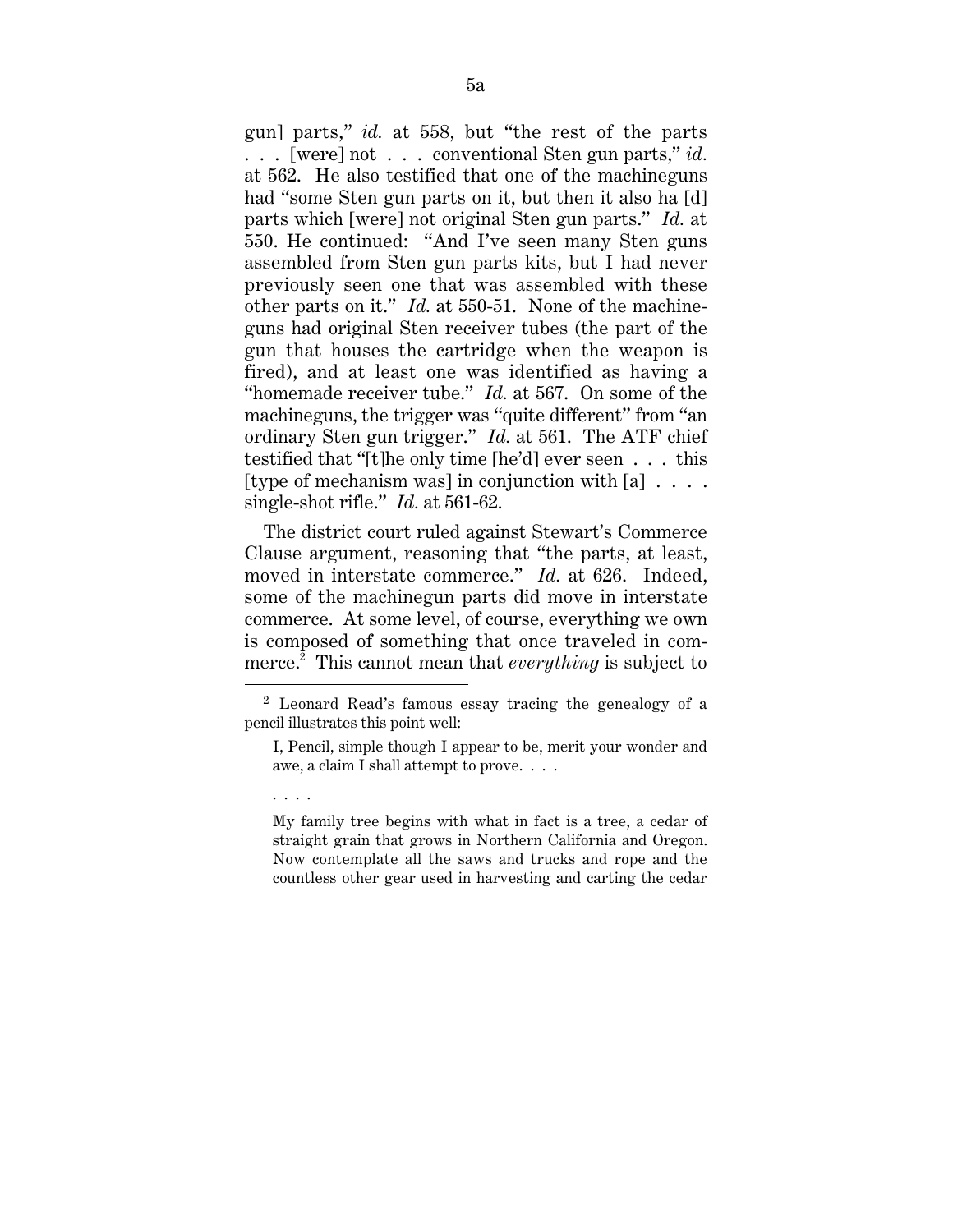federal regulation under the Commerce Clause, else that constitutional limitation would be entirely meaningless. As *Lopez* reminds us, Congress's power has limits, and we must be mindful of those limits so as not to " 'obliterate the distinction between what is national and what is local and create a completely centralized government." *Lopez*, 514 U.S. at 557, 115 S. Ct. 1624 (quoting *NLRB v. Jones & Laughlin Steel Corp.,* 301 U.S. 1, 37, 57 S. Ct. 615, 81 L.Ed. 893 (1937)). Our sister circuits have also recognized that section 922(*o*) must have certain implicit limits, noting that, "because § 922(*o*) has no jurisdictional element, it has the potential to criminalize the possession of such guns that have never traveled in interstate commerce." *United States v. Wright,* 117 F.3d 1265, 1270 (11th Cir. 1997), *vacated in irrelevant part by* 133 F.3d 1412 (11th Cir. 1998). The difficult question is where to draw the line between a regulated object and the matter from which that object was created.

In *United States v. McCoy,* 323 F.3d 1114 (9th Cir. 2003), we confronted a similar line-drawing problem. *McCoy* held that a statute criminalizing possession of child pornography was unconstitutional as applied to a

 $\overline{a}$ 

Leonard E. Read, *I, Pencil: My Family Tree as Told to Leonard E. Read,* The Freeman, Dec. 1958, *reprinted in* The Freeman, May 1996, Vol. 46, No. 5, *available at* http://www. libertyhaven.com/thinkers/leonarderead/ipencil.html.

logs to the railroad siding. Think of all the persons and the numberless skills that went into their fabrication: the mining of ore, the making of steel and its refinement into saws, axes, motors; the growing of hemp and bringing it through all the stages to heavy and strong rope; the logging camps with their beds and mess halls, the cookery and the raising of all the foods. Why, untold thousands of persons had a hand in every cup of coffee the loggers drink!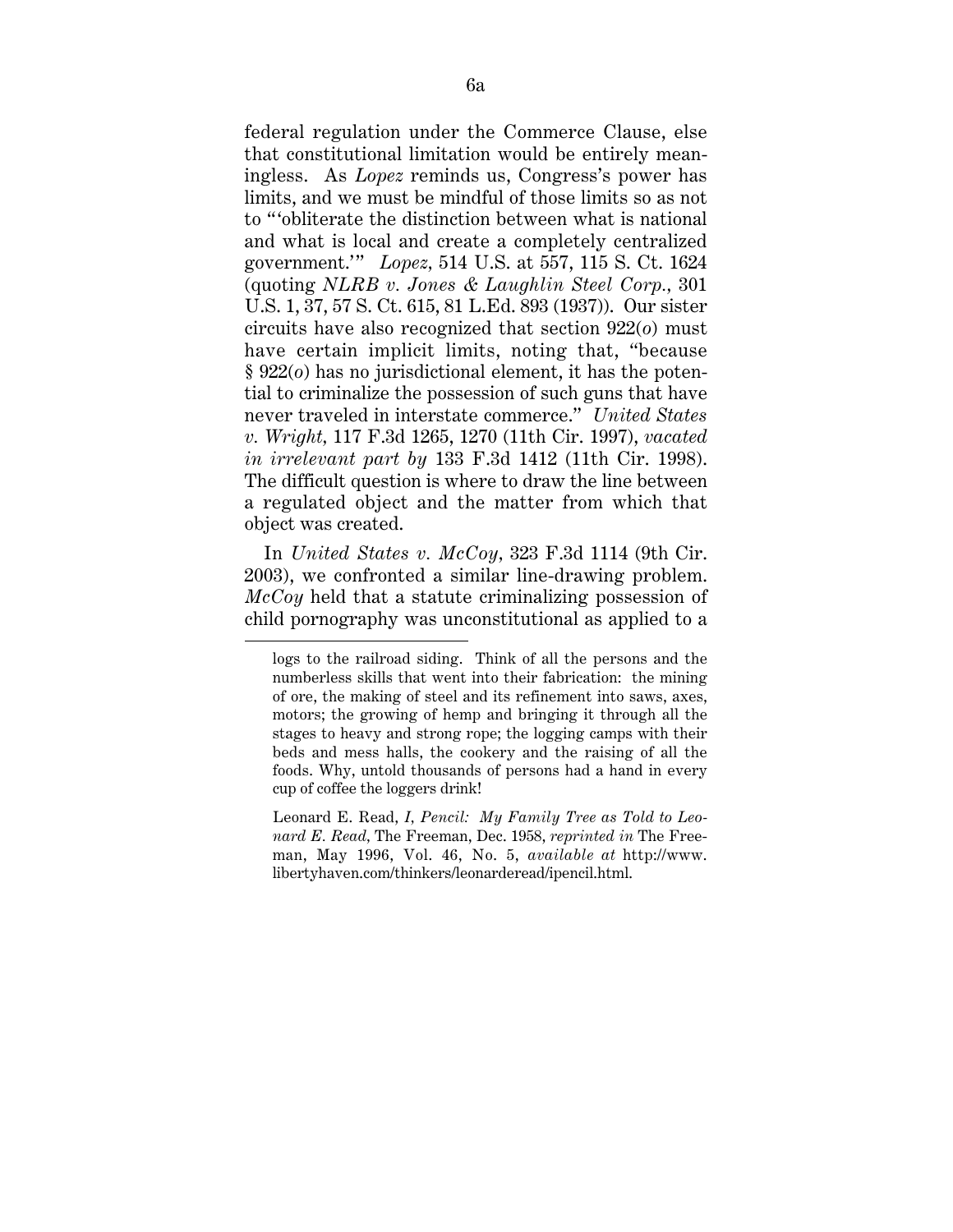woman who posed nude with her child for her husband's camera. The photographs were intended only for home use. The statute contained a jurisdictional element allowing prosecutions even where the pornographic material "was produced using materials which have been mailed or . . . shipped or transported" in interstate commerce, 18 U.S.C. §  $2252(a)(4)(B)$ ; this would seem to include any of the film, paper, cameras, computers or other technology needed to produce pornographic images. However, because " 'all but the most self-sufficient child pornographers will rely on film, cameras, or chemicals that traveled in interstate commerce," McCoy, 323 F.3d at 1125 (quoting *United States v. Rodia,* 194 F.3d 465, 473 (3d Cir. 1999)), *McCoy* held that the jurisdictional element "provide<sup>[d]</sup> no support for the government's assertion of federal jurisdiction," *id.* at 1126. *McCoy* thus recognized that, just because certain of the elements that make up an object have traveled interstate at one time or another, this does not necessarily mean Congress can regulate that object under the Commerce Clause.

Some components of Stewart's machineguns had crossed state lines, but these components did not add up to a gun. Not even close. Even more than in *McCoy,* many additional parts and tools, as well as expertise and industry, were needed to create functioning machineguns. This is quite different than if Stewart had ordered a disassembled gun and simply put the parts together, the way one might assemble a chair from IKEA. These machineguns were a "unique type of firearm," with legal parts mixed and matched from various origins; they required more than a simple turn of a screw-driver or a hit of a hammer to become machineguns. We therefore cannot say that the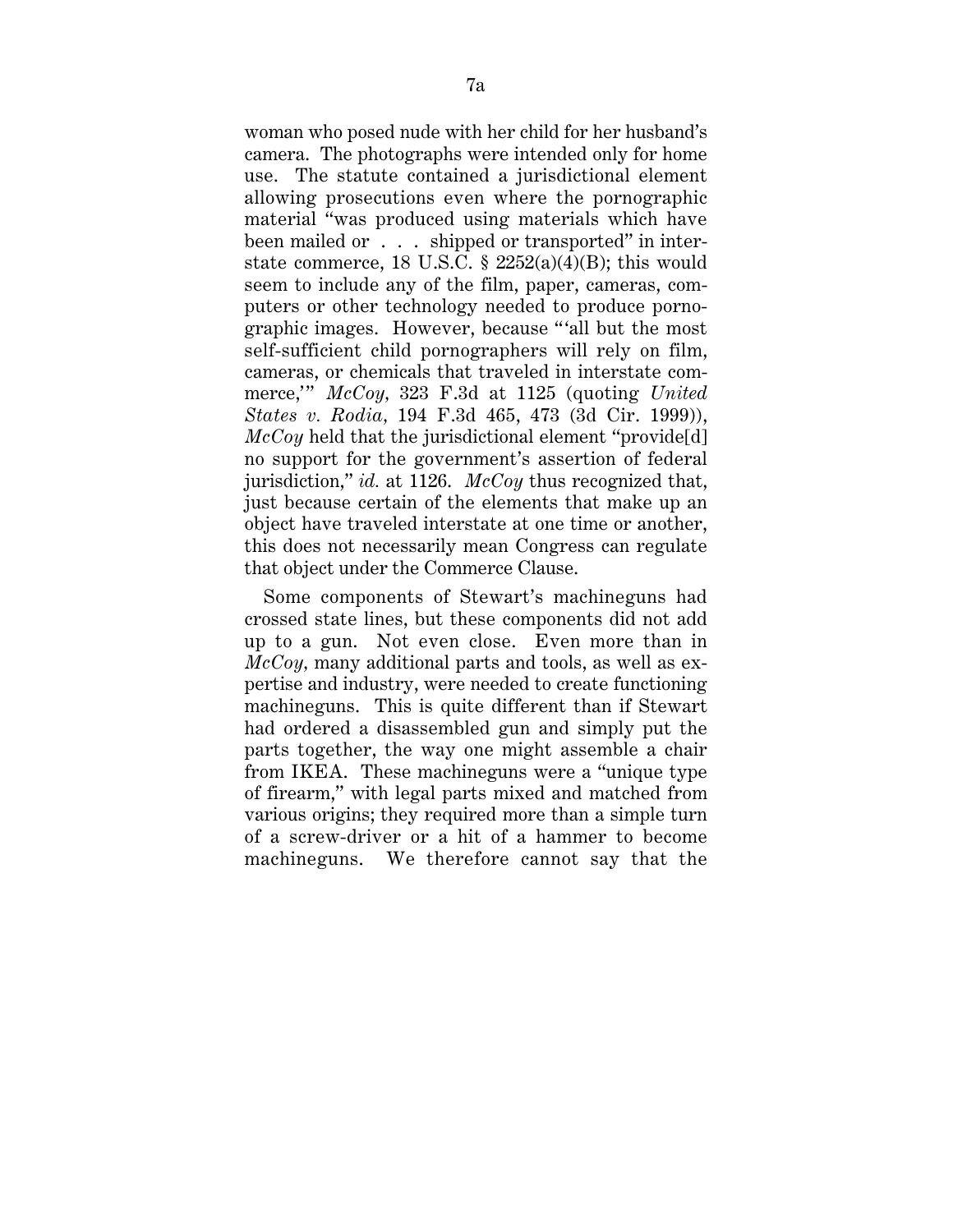machineguns themselves—in any recognizable form traveled in interstate commerce.

Because these firearms were genuinely homemade, we find that Stewart did not obtain his machineguns by "us[ing] the channels of interstate commerce." Thus, although *Rambo* found section 922(*o*) to be generally valid under the Commerce Clause, *Rambo's* reasoning does not cover Stewart's case.

2. Even if Stewart did not *use* the channels of interstate commerce, his possession of machineguns may still have substantially *affected* interstate commerce. Several courts of appeals have held section 922(*o*) constitutional on this ground. *Wright,* 117 F.3d at 1268-71; *United States v. Rybar,* 103 F.3d 273, 276-85 (3d Cir. 1996); *United States v. Kenney,* 91 F.3d 884, 890-91 (7th Cir. 1996). We cannot agree that simple possession of machineguns—particularly possession of homemade machineguns—has a substantial effect on interstate commerce.

In *United States v. Morrison,* 529 U.S. 598, 120 S. Ct. 1740, 146 L.Ed.2d 658 (2000), the Supreme Court set out the controlling test for determining whether a regulated activity "substantially affects" interstate commerce: We must consider (1) whether the regulated activity is commercial or economic in nature; (2) whether an express jurisdictional element is provided in the statute to limit its reach; (3) whether Congress made express findings about the effects of the proscribed activity on interstate commerce; and (4) whether the link between the prohibited activity and the effect on interstate commerce is attenuated. *Id.* at 610-12, 120 S. Ct. 1740.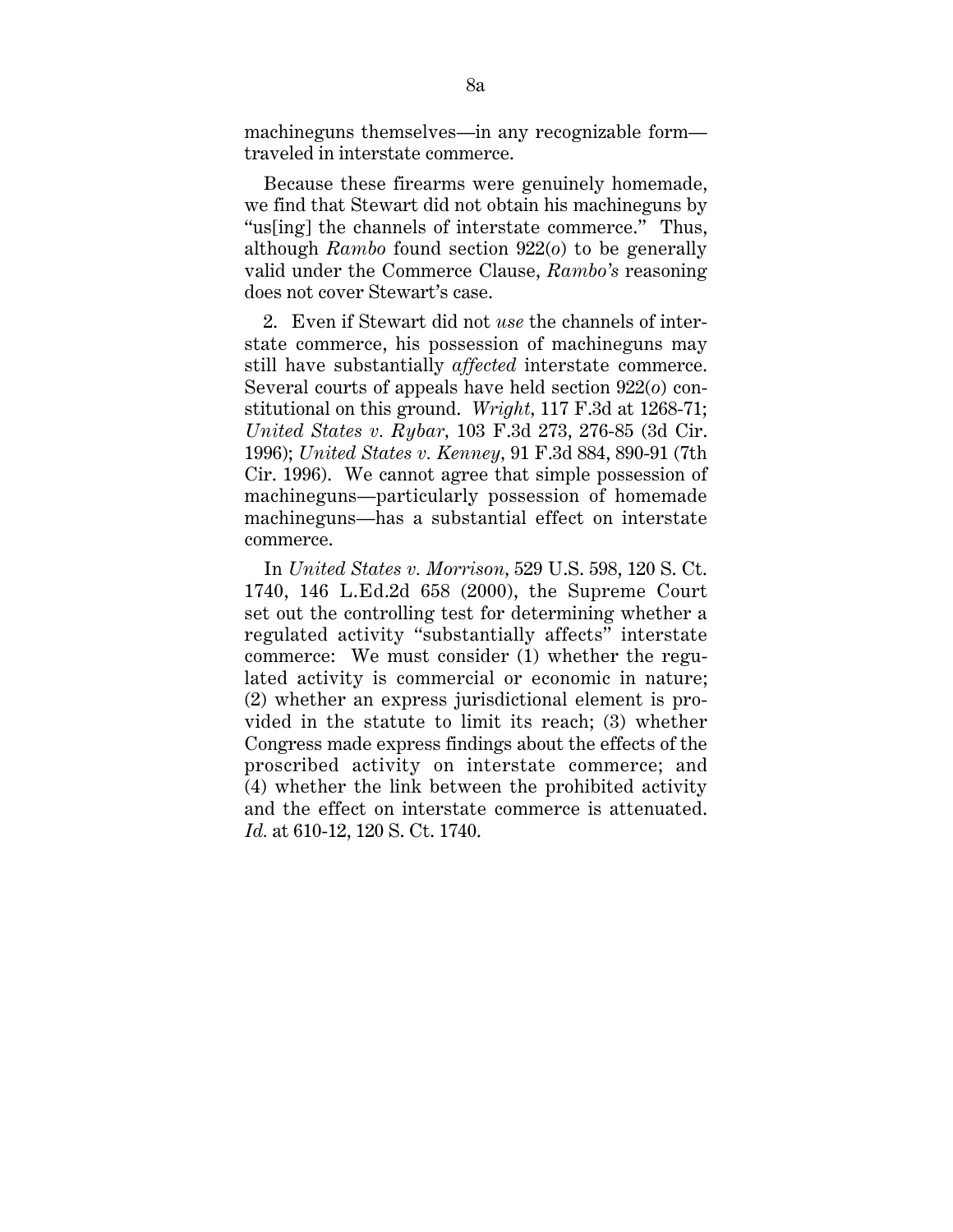We start by considering the first and fourth prongs of the *Morrison* test, as we have deemed them the most important. *See McCoy,* 323 F.3d at 1119. The first prong is not satisfied here. Possession of a machinegun is not, without more, economic in nature. Just like the statute struck down in *Lopez,* section 922(*o*) "is a criminal statute that by its terms has nothing to do with 'commerce' or any sort of economic enterprise, however broadly one might define those terms." *Lopez,* 514 U.S at 561, 115 S. Ct. 1624. Unlike in *Wickard v. Filburn,* 317 U.S. 111, 63 S. Ct. 82, 87 L.Ed. 122 (1942), where growing wheat in one's backyard could be seen as a means of saving money that would otherwise have been spent in the open market, a homemade machinegun may be part of a gun collection or may be crafted as a hobby. Or it may be used for illegal purposes. Whatever its intended use, without some evidence that it will be sold or transferred—and there is none here—its relationship to interstate commerce is highly attenuated.

Moreover, the regulation itself does not have an economic purpose: whereas the statute in *Wickard* was enacted primarily to control the market price of wheat, *id.* at 115, 63 S. Ct. 82, there is no evidence that section 922(*o*) was enacted to regulate commercial aspects of the machinegun business. More likely, section 922(*o*) was intended to keep machineguns out of the hands of criminals—an admirable goal, but not a commercial one.

We can also say with some confidence that the effect of Stewart's possession of homemade machineguns on interstate commerce was attenuated under the fourth prong of the *Morrison* test. *Lopez* already rejected the reasoning that, because the cost of violent crimes is spread through insurance, regulations intended to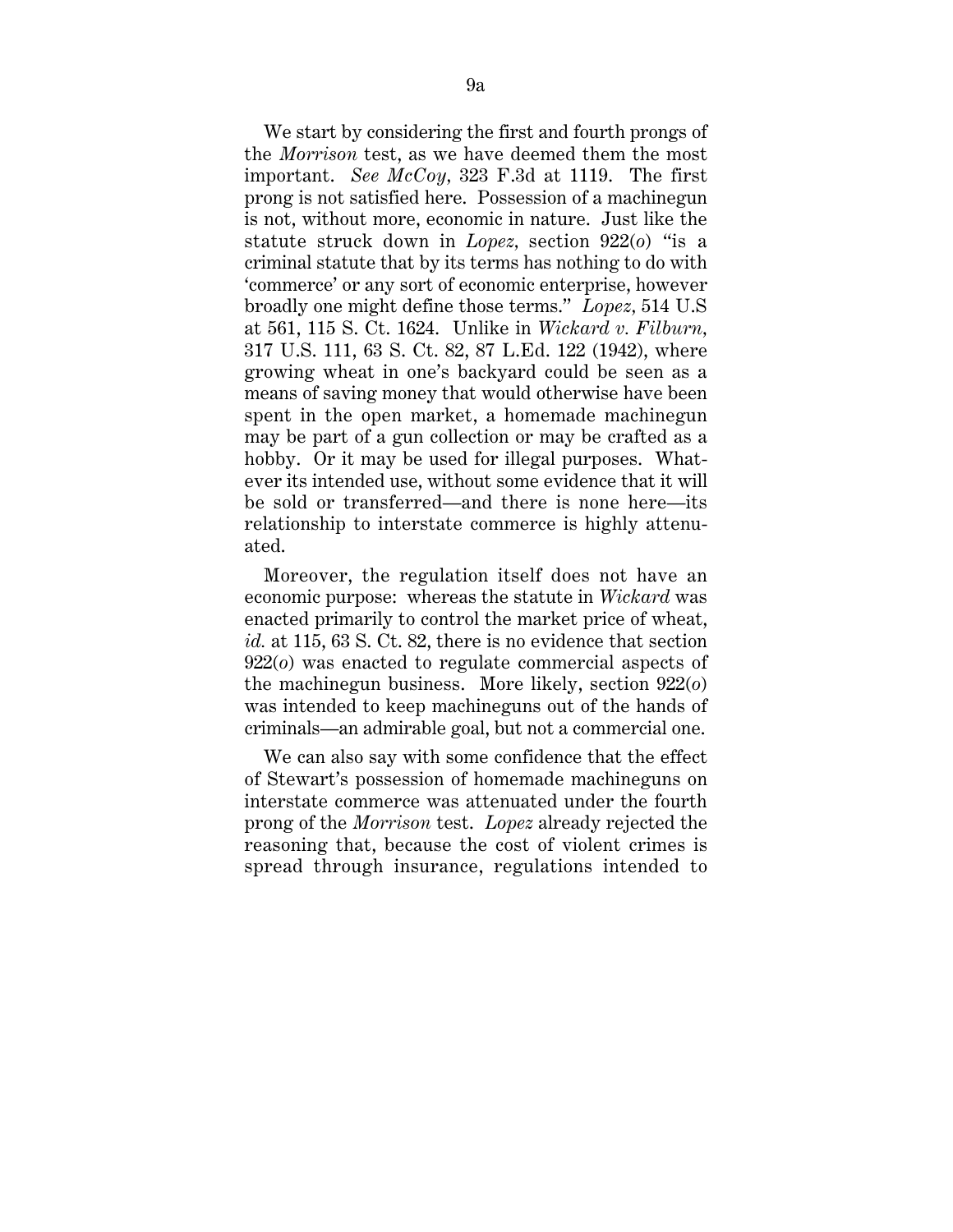prevent violent crimes significantly affect the national economy. *Lopez,* 514 U.S. at 563-64, 115 S. Ct. 1624. Nor did *Lopez* buy the argument that violent crime substantially affects commerce by reducing people's willingness to travel to unsafe areas of the country. *Id.* at 564, 115 S. Ct. 1624. Though prohibition of all machinegun possession may have a greater chance of reducing violent crime than a prohibition that extends only to school zones, this does not change what the Court said in *Lopez:* that under these expansive theories, "it is difficult to perceive any limitation on federal power, even in areas such as criminal law enforcement . . . where States historically have been sovereign." *Id.; see also Morrison,* 529 U.S. at 615-16, 120 S. Ct. 1740 (rejecting the argument, supported by legislative history, that the effect of gender-motivated violence on the national economy was not attenuated); *McCoy,* 323 F.3d at 1124 ("It is particularly important that in the field of criminal law enforcement, where state power is preeminent, national authority be limited to those areas in which interstate commerce is truly affected."); *United States v. Ballinger,* 312 F.3d 1264, 1271 (11th Cir. 2002) ("To allow Congress to regulate local crime on a theory of its aggregate effect on the national economy would give Congress a free hand to regulate any activity, since, in the modern world, virtually all crimes have at least some attenuated impact on the national economy."). This "cost of crime" rationale thus cannot save the government's case.

Our most recent child pornography case, *United States v. Adams,* 343 F.3d 1024 (9th Cir. 2003), used a different approach to link simple possession of child pornography to interstate commerce. *Adams* reasoned that prohibiting possession of child pornography "could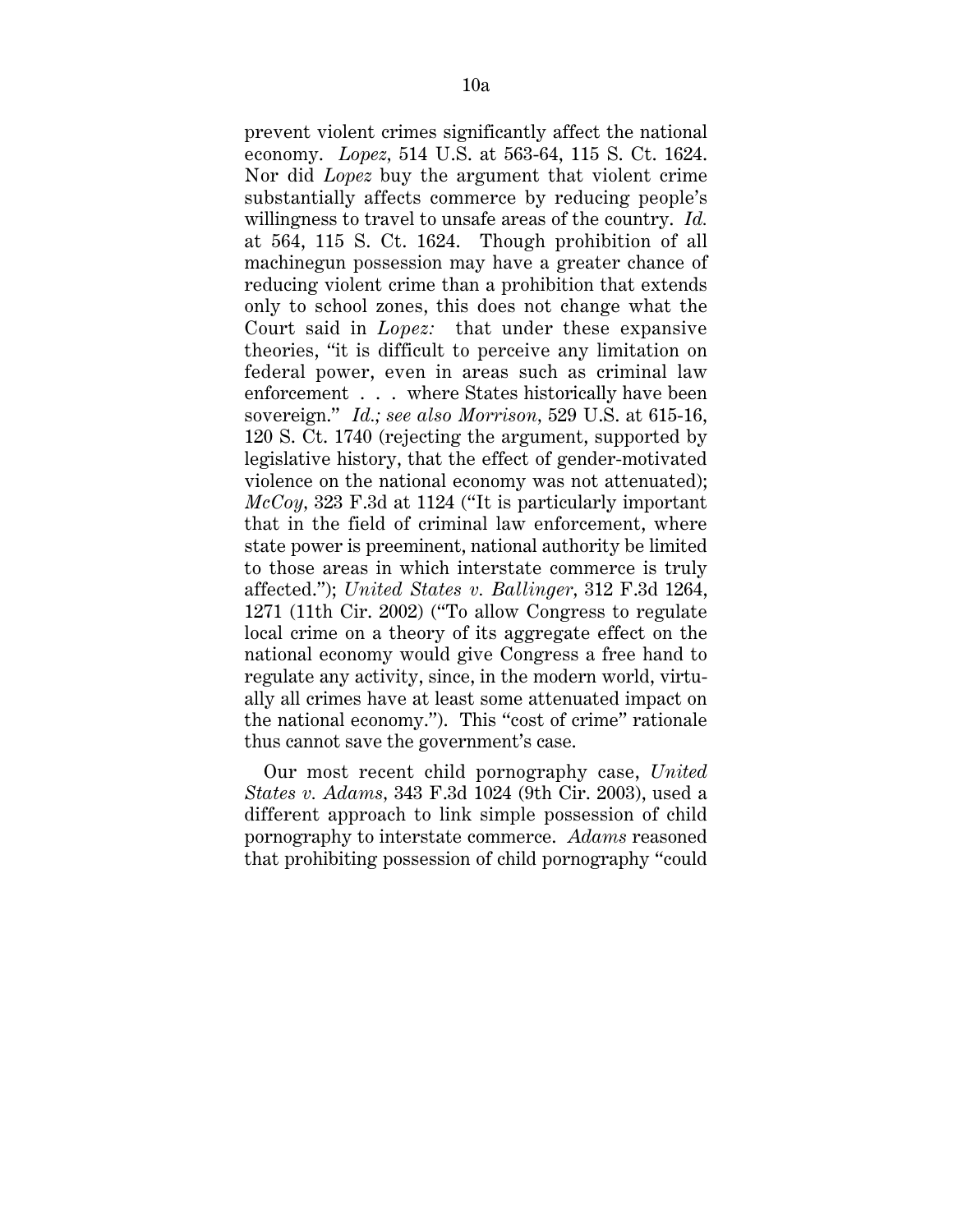strike a blow to the [child pornography] industry . . . 'because those who possess and view child pornography encourage its continual production and distribution." *Id.* at 1032. Thus, a law limiting only possession was "part of a larger regulation of economic activity." *Id.* (quoting *Lopez,* 514 U.S. at 561, 115 S.Ct. 1624) (internal quotation marks omitted).

*Adams,* however, is distinguishable from Stewart's case because *Adams* involved *commercial* child pornography that had been bought in the open market. *Id.* at 1030. Purchase of these illegal materials thus stimulates the demand for others to produce and sell them. By contrast, Stewart's homemade machineguns did not stimulate a demand for anything illegal—all the components he bought were legally available from commercial sources. This case is much closer to *McCoy,* where McCoy's photographs, which were intended "for her own personal use," did not " 'compete' with other depictions exchanged, bought or sold in the illicit market for child pornography and did not affect their availability or price." *McCoy,* 323 F.3d at 1122. Similarly, by crafting his own guns and working out of his own home, Stewart functioned outside the commercial gun market. His activities obviously did not increase machinegun demand. Nor can we say that Stewart's homemade machineguns reduced overall demand. Unlike wheat, for example, which is a staple commodity that Filburn would probably have had to buy, had he not grown it himself, there is no reason to think Stewart would ever have bought a machinegun from a commercial source, had he been precluded by law from building one himself.<sup>3</sup> In fact, the evidence

<sup>&</sup>lt;sup>3</sup> As a convicted felon, Stewart would have been highly unlikely to obtain a federal license authorizing him to purchase a machine-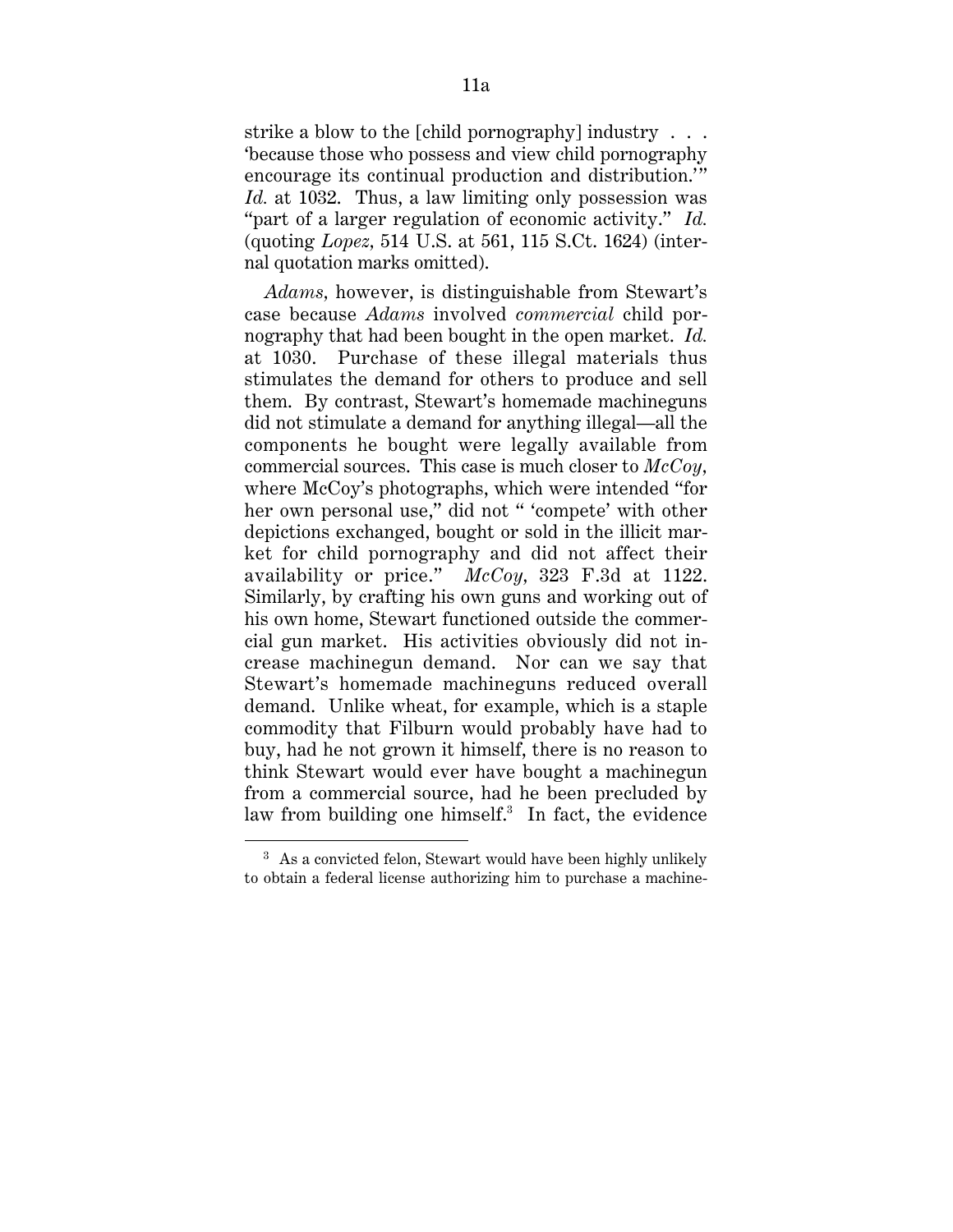suggests that Stewart was cognizant of the law and made careful efforts not to come into conflict with it.<sup>4</sup> Thus, the link between Stewart's activity and its effect on interstate commerce is simply too tenuous to justify federal regulation.

This case fails *Morrison's* other requirements as well. As we stated earlier, section 922(*o*) contains no jurisdictional element anchoring the prohibited activity to interstate commerce. Congress also failed to make any legislative findings when it enacted the statute. While neither *Lopez* nor *Morrison* requires Congress to make findings every time it passes a law under its Commerce Clause power, the Supreme Court did note the importance of findings where—as here—such findings would "enable [a court] to evaluate the legislative judgment that the activity in question substantially affected interstate commerce, even though no such substantial effect was visible to the naked eye." *Lopez,* 514 U.S. at 563, 115 S. Ct. 1624.

The Third Circuit looked at the legislative findings of other federal firearms statutes as evidence of a nexus between machinegun possession and interstate commerce, because "the subject matter of § 922(*o*) is sufficiently similar to that of the other legislation

gun in the heavily regulated market for such commodities. *See* 18 U.S.C. § 923 (describing the licensing requirements for firearms).

<sup>4</sup> This case initially came about because of Stewart's attempt to sell parts kits for firearms without directly violating the law. Though the ATF agent who investigated him thought his parts kits came too close to the line, Stewart was clearly aware that it is illegal to deal parts that can "readily be converted to expel a projectile by the action of an explosive," *see* 18 U.S.C. § 921(a)(3), and tried to comply with the law by selling parts kits with incomplete receivers. Stewart was, in fact, not prosecuted for selling the kits.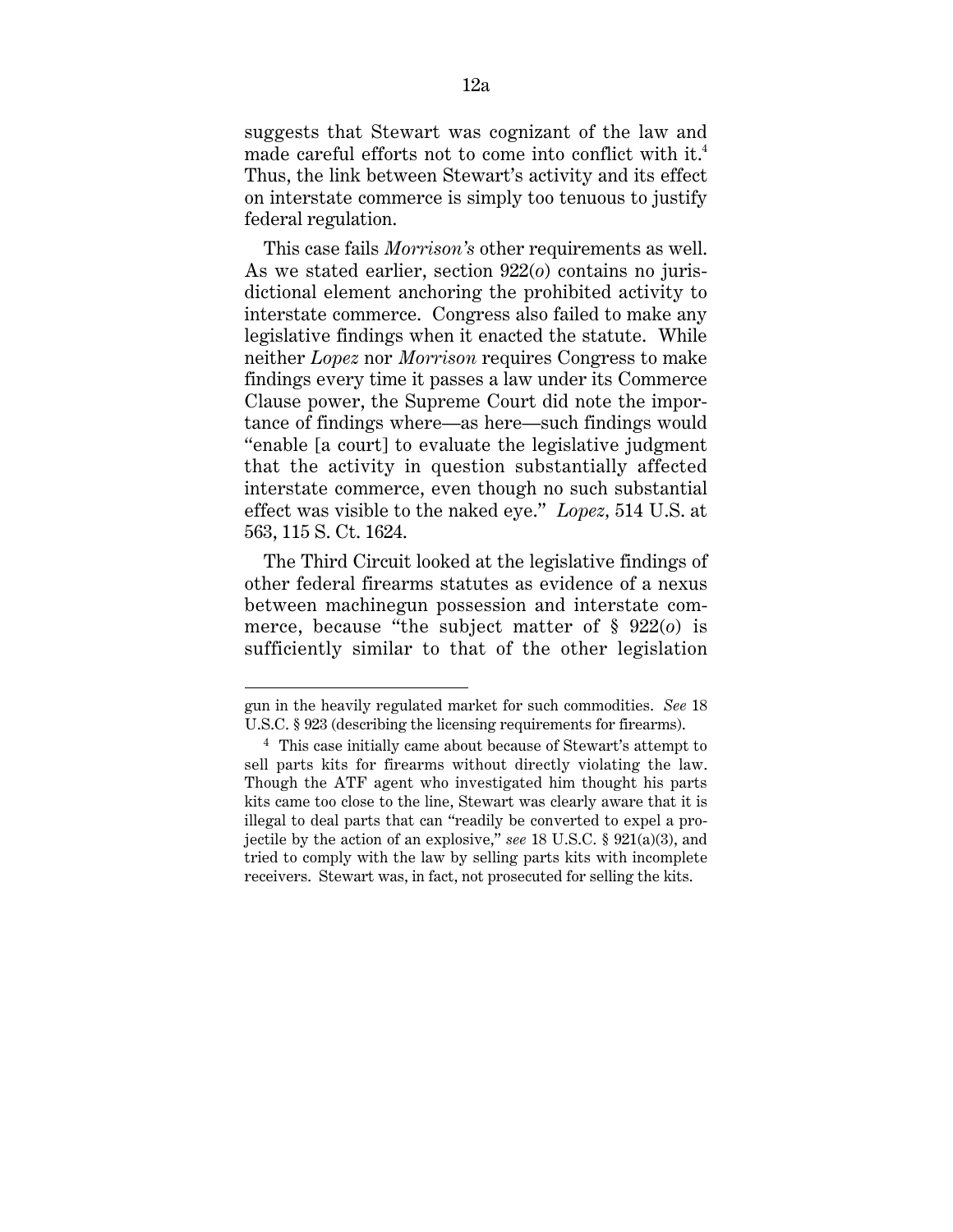accompanied by these findings so as to be a reliable statement of the rationale for Congress' authority to pass § 922(*o*)." *Rybar,* 103 F.3d at 279. Putting aside whether it is ever appropriate to shuttle legislative findings from one statute to another in order to establish a Commerce Clause nexus, we cannot see how the findings imported by the Third Circuit have any bearing on the constitutionality of section 922(*o*).

Section 922(*o*) is quite different from previous firearms regulations. Whereas section 922(*o*) addresses *possession* of machineguns, all of the earlier legislation cited by the Third Circuit deals with *transactions, sales* or *deliveries* of firearms, and nearly all of the provisions specifically require that the transaction, sale or delivery be conducted interstate.<sup>5</sup> All of these provisions are cut

<sup>5</sup> The Federal Firearms Act, Pub. L. No. 75-785, 52 Stat. 1250 (1938) (repealed 1968), for example, required firearm manufacturers and dealers to obtain federal licenses before *engaging in interstate commerce,* permitted licensees to *ship firearms interstate* only to other licensees, mandated that licensees keep permanent records of firearm *transactions,* and prohibited the *interstate movement of firearms* by or to fugitives or persons indicted or convicted of violent crimes, or if the firearms were stolen or had altered serial numbers. §§ 2-3, 52 Stat. at 1250-52. The Omnibus Crime Control and Safe Streets Act (Omnibus Act) of 1968, Pub. L. No. 90-351, 82 Stat. 197 (1968) (current version at 18 U.S.C. §§ 921- 30 (1994)), incorporated nearly all of the Federal Firearms Act and also required federal licenses for all persons in the *firearms business,* whether or not that business was conducted interstate. § 902, 82 Stat. at 231. With respect to machineguns, the Act prohibited licensees from *selling or delivering* them without first receiving affidavits from local law enforcement. § 902, 82 Stat. at 230. The Gun Control Act of 1968, Pub. L. No. 90-618, 82 Stat. 1213 (1968) (current version at 18 U.S.C. §§ 921-30 (1994)), added broader coverage of *transactions* in ammunition, strengthened restrictions on *deliveries and sales* of heavy firearms, including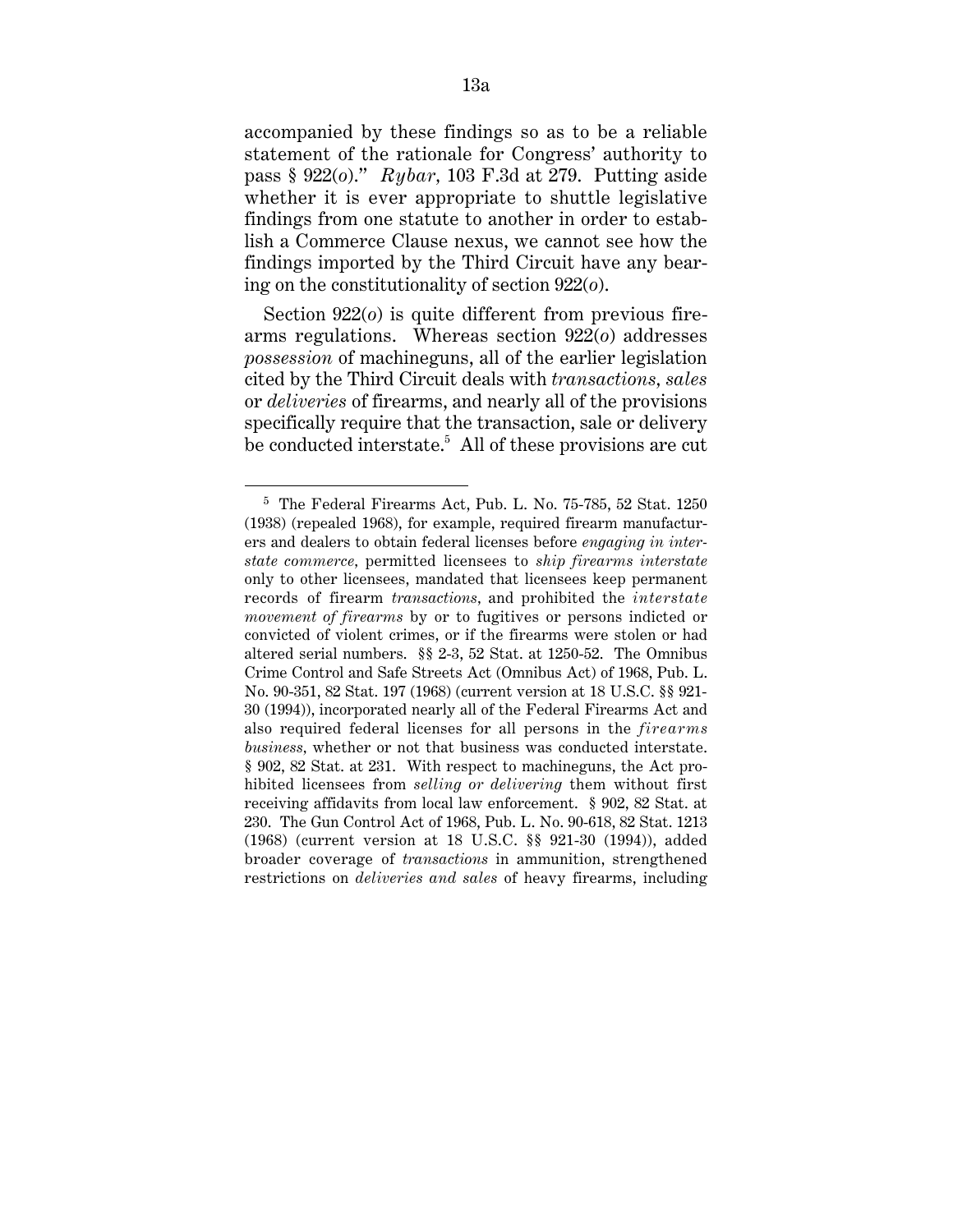from the ordinary cloth of Commerce Clause regulation of interstate commerce, while section 922(*o*) is much closer to the statute struck down in *Lopez.* That statute criminalized gun possession in a particular location —a school zone. Section 922(*o*) criminalizes possession of a particular type of firearm—a machinegun. The latter no more has an inherent link to interstate commerce than the former. The Supreme Court found that the school zones statute ""plow[ed] thoroughly new ground and represent[ed] a sharp break with the longstanding pattern of federal firearms legislation," *Lopez,* 514 U.S. at 563, 115 S. Ct. 1624 (quoting *United States v. Lopez,* 2 F.3d 1342, 1366 (5th Cir. 1993)). As a result, the Court found it was "especially inappropriate" to import previous legislative findings to justify the statute there. *Id.* Section 922(*o*) is no less of a "sharp break" from previous regulations.

Moreover, nothing in the legislative history of any of the earlier firearms statutes speaks to the relationship between mere possession of firearms and interstate commerce. Instead, the legislative findings focus primarily on the need for federal enforcement where firearms cross state and international borders, and are thus difficult for individual states to regulate on their own. The legislative findings supporting the Omnibus Act, for example, address the need for federal regulation to "adequately enable the States to control the firearms *traffic* within their own borders through the exercise of their police power." S. Rep. No. 90-1097 (1968), *reprinted in* 1968 U.S.C.C.A.N. 2112, 2197 (emphasis added). More specifically, Congress found that "the United States has become the dumping ground of the

machineguns, and prohibited *interstate movement* of firearms by or to unlawful drug users. § 102, 82 Stat. at 1218-21.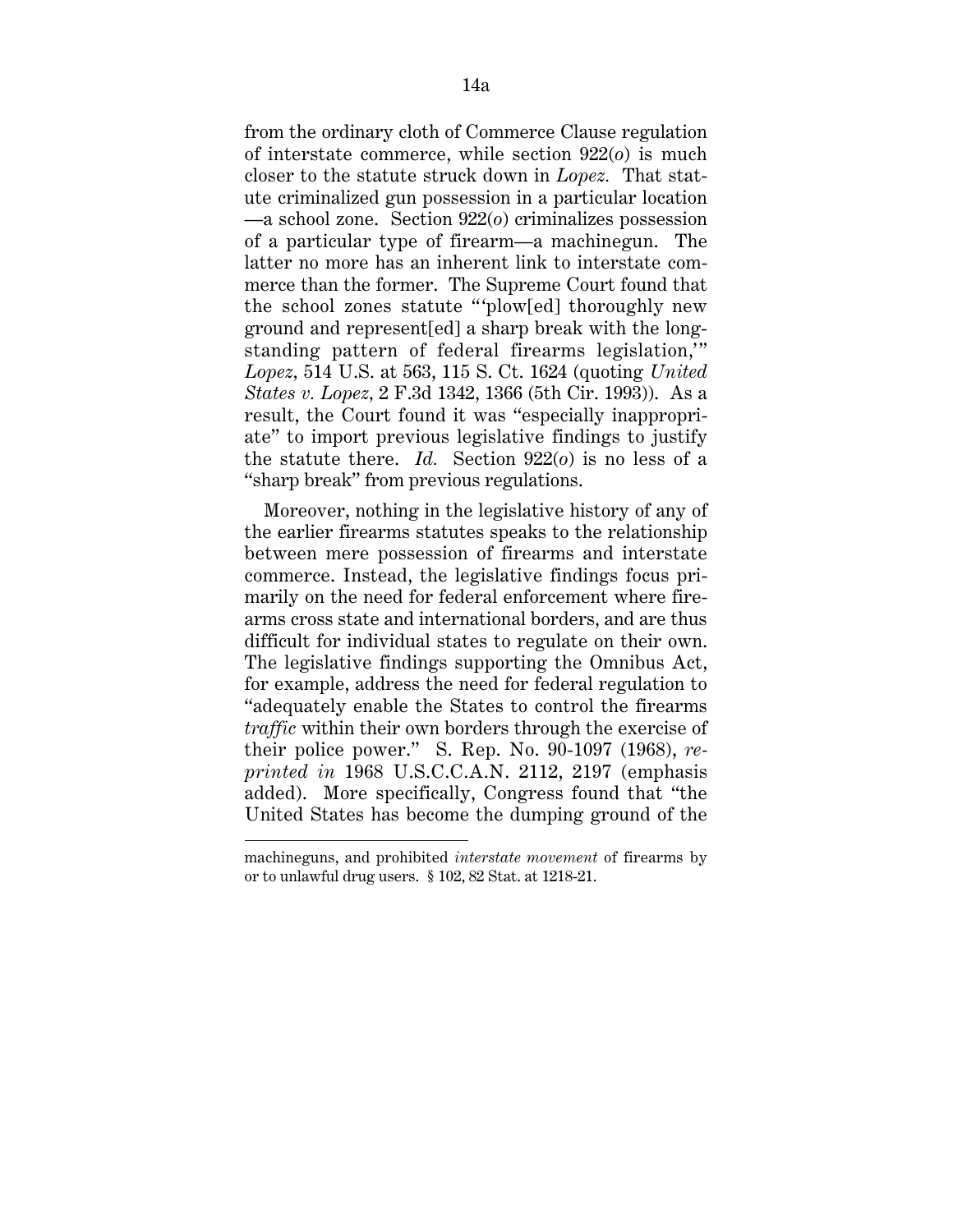castoff surplus military weapons of *other nations,*" which has "contributed greatly to lawlessness and to the Nation's law enforcement problems." 1968 U.S.C.C.A.N. at 2199 (emphasis added). Congress also found that "the lack of adequate Federal control over *interstate and foreign commerce* in highly destructive weapons . . . has allowed such weapons and devices to fall into the hands of lawless persons, . . . thus creating a problem of national concern." *Id.* The Gun Control Act's findings similarly discuss only the need "to strengthen Federal controls over *interstate and foreign commerce in firearms* and to assist the States effectively to regulate firearms *traffic* within their borders." H.R. Rep. No. 90-1577 (1968), *reprinted in* 1968 U.S.C.C.A.N. 4410, 4411 (emphases added). Nothing in the legislative history suggests that Congress ever considered the impact of purely intrastate possession of homemade machineguns on interstate commerce, and there is no reason to assume that prohibiting local possession of machineguns would have the same national and commercial consequences as prohibiting the interstate and foreign traffic in firearms. We therefore cannot import these earlier legislative findings to give section 922(*o*) constitutional grounding.

Based on the four-factor *Morrison* test, section 922(*o*) cannot be viewed as having a substantial effect on interstate commerce. We therefore conclude that section 922(*o*) is unconstitutional as applied to Stewart.

3. This raises the question posed by the dissent in *McCoy*—whether claims under the Commerce Clause are susceptible to as-applied challenges at all. *McCoy,* 323 F.3d at 1133 (Trott, J., dissenting). According to the *McCoy* dissent, once it is determined that a particular statute is a legitimate exercise of congressional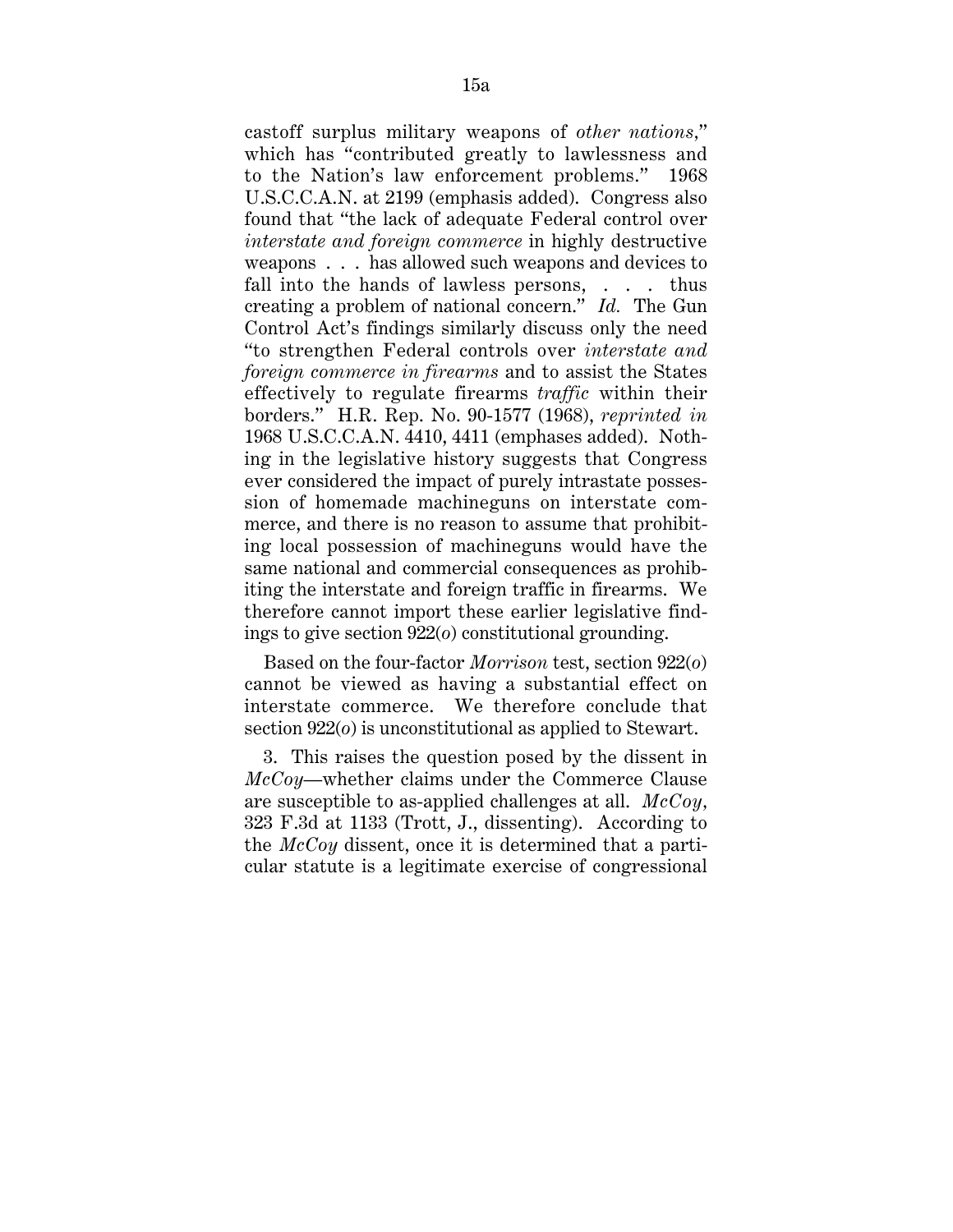power under the Commerce Clause, an individual may not escape the statute's sweep by showing that his particular activities lack an interstate nexus. *McCoy,* of course, found an as-applied violation and thus controls this case. However, because the *McCoy* majority did not address the dissent's superficially plausible arguments, we do so here.

The dissent in *McCoy* asserted that as-applied challenges cannot be brought under the Commerce Clause, relying on a single sentence from *Lopez* for support: "[W]here a general regulatory statute bears a substantial relation to commerce, the *de minimis* character of individual instances arising under that statute is of no consequence." *Id.* at 1134 (citing *Lopez,* 514 U.S. at 558, 115 S. Ct. 1624 (emphasis omitted)). The *McCoy* dissent took this sentence entirely out of context.

*Lopez* itself borrowed this sentence from a footnote in *Maryland v. Wirtz,* 392 U.S. 183, 88 S. Ct. 2017, 20 L. Ed.2d 1020 (1968)—a case that had nothing to do with as-applied challenges, but instead announced the so called "enterprise concept," which allows Congress to exercise authority over a large enterprise or industry by regulating its smaller components, even those components that bear no relation to interstate commerce on their own. *See id.* at 188, 196-97 n.27, 88 S. Ct. 2017 (discussing the definition of the term "enterprise"). $6$ *Wirtz* held that Congress could regulate a group of employees who had no direct connection to interstate commerce, reasoning that labor-related "strife disrupting an enterprise involved in commerce may dis-

 <sup>6</sup> *Lopez* also uses the sentence quoted by the *McCoy* dissent in a discussion of *Wirtz* and the "enterprise" cases. *See Lopez,* 514 U.S. at 557-58, 115 S. Ct. 1624.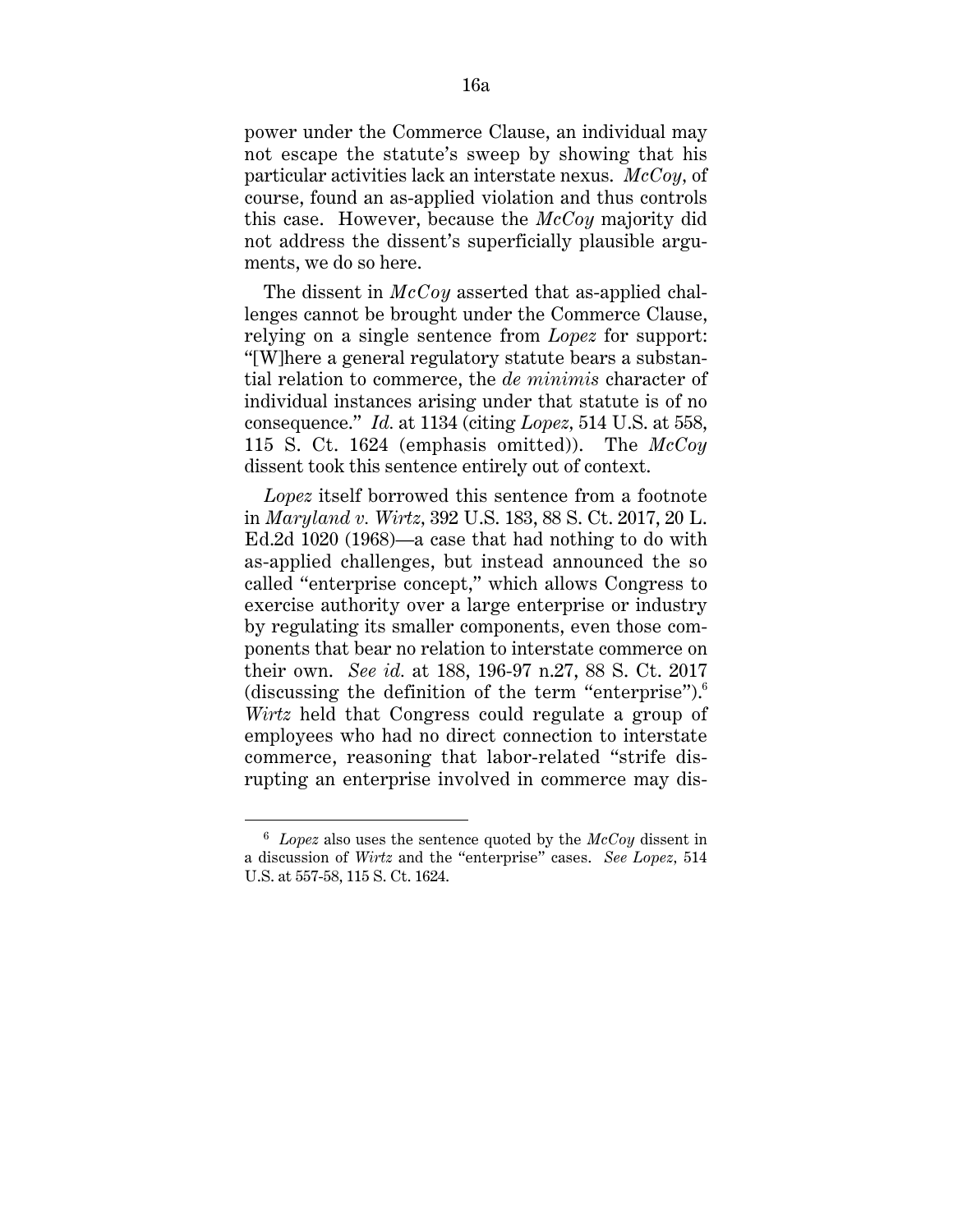rupt commerce," and that "substandard labor conditions among any group of employees, whether or not they are personally engaged in commerce or production, may lead to strife disrupting an entire enterprise." *Id.* at 192, 88 S. Ct. 2017. The Court in *Wirtz* was careful to explain that, although the employees' activities were not themselves in interstate commerce, Congress had reasonably determined they had a material *effect* on interstate commerce because of their participation in the larger enterprise. The Court employed a similar mode of analysis in *Wickard.* It held that, though Wickard's homegrown wheat may not have traveled interstate, it had a material effect on the interstate price of wheat: "[T]aken together with [the homegrown wheat] of many others similarly situated," it had an aggregate effect on commerce that was "far from trivial." *Wickard,* 317 U.S. at 128, 63 S. Ct. 82.7

Read in context, the sentence quoted by the *McCoy* dissent can only mean that, where a general regulatory statute governs a large enterprise, it does not matter that its components have a *de minimis* relation to interstate commerce on their own. What does matter is that the components could disrupt the enterprise, and could thus interfere with interstate commerce. In the *Wirtz* situation, then, the enterprise is the mechanism through which a multitude of the intrastate effects are consolidated and amplified so that they have an effect on interstate commerce. This obviously has no bearing

<sup>7</sup> This is also the rationale we recently used in *Adams:* Where child pornography was purchased in the open market, and, taken with other commercial child pornography, had an aggregate affect on the child pornography industry, it was considered to be within Congress's reach, even though the transaction that was the subject of the prosecution was clearly intrastate.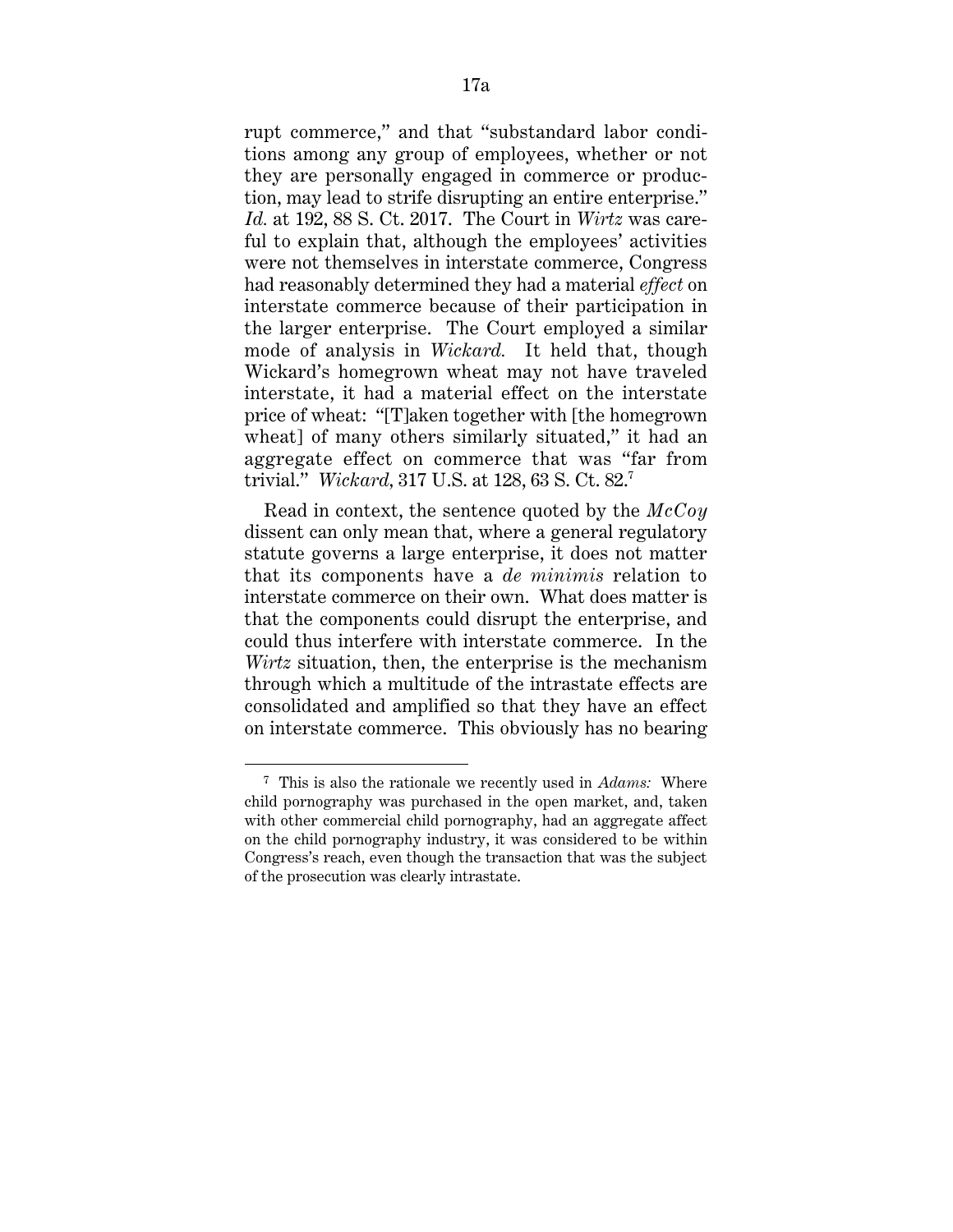at all on a case such as ours where the activity in question is not part of a large enterprise that itself has an effect on interstate commerce.

Our Commerce Clause jurisprudence supports this reading. Before cases like *Wirtz,* the Court drew a much sharper line between local and interstate commerce, holding that certain activities such as production, manufacturing and mining were exclusively the province of state governments. *See, e.g., United States v. E.C. Knight Co.,* 156 U.S. 1, 12, 15 S. Ct. 249, 39 L.Ed. 325 (1895) (holding that manufacturing is not commerce and thus is not subject to Congress's commerce power). Cases like *Wirtz* and *Wickard* were thus quite radical in their expansive conception of the Commerce Clause, because they first articulated Congress's power to regulate persons and things twice and thrice removed from interstate commerce. *See Lopez,* 514 U.S. at 556, 115 S. Ct. 1624 (describing *Wickard* as "usher[ing] in an era of Commerce Clause jurisprudence that greatly expanded the previously defined authority of Congress under that Clause"). But this is entirely different than saying Congress can regulate someone with no relation to interstate commerce at all—such as a person who builds a machinegun from scratch in his garage—so long as there is an otherwise valid statute that covers his activities. There is nothing in *Wirtz, Wickard, Lopez,* or in any of our cases—not even buried in a footnote—suggesting this understanding of the Commerce Clause is plausible.

Quite the contrary, the Supreme Court has always entertained as-applied challenges under the Commerce Clause. In *Heart of Atlanta Motel, Inc. v. United States,* 379 U.S. 241, 85 S. Ct. 348, 13 L.Ed.2d 258 (1964), for example, the Court found Title II of the Civil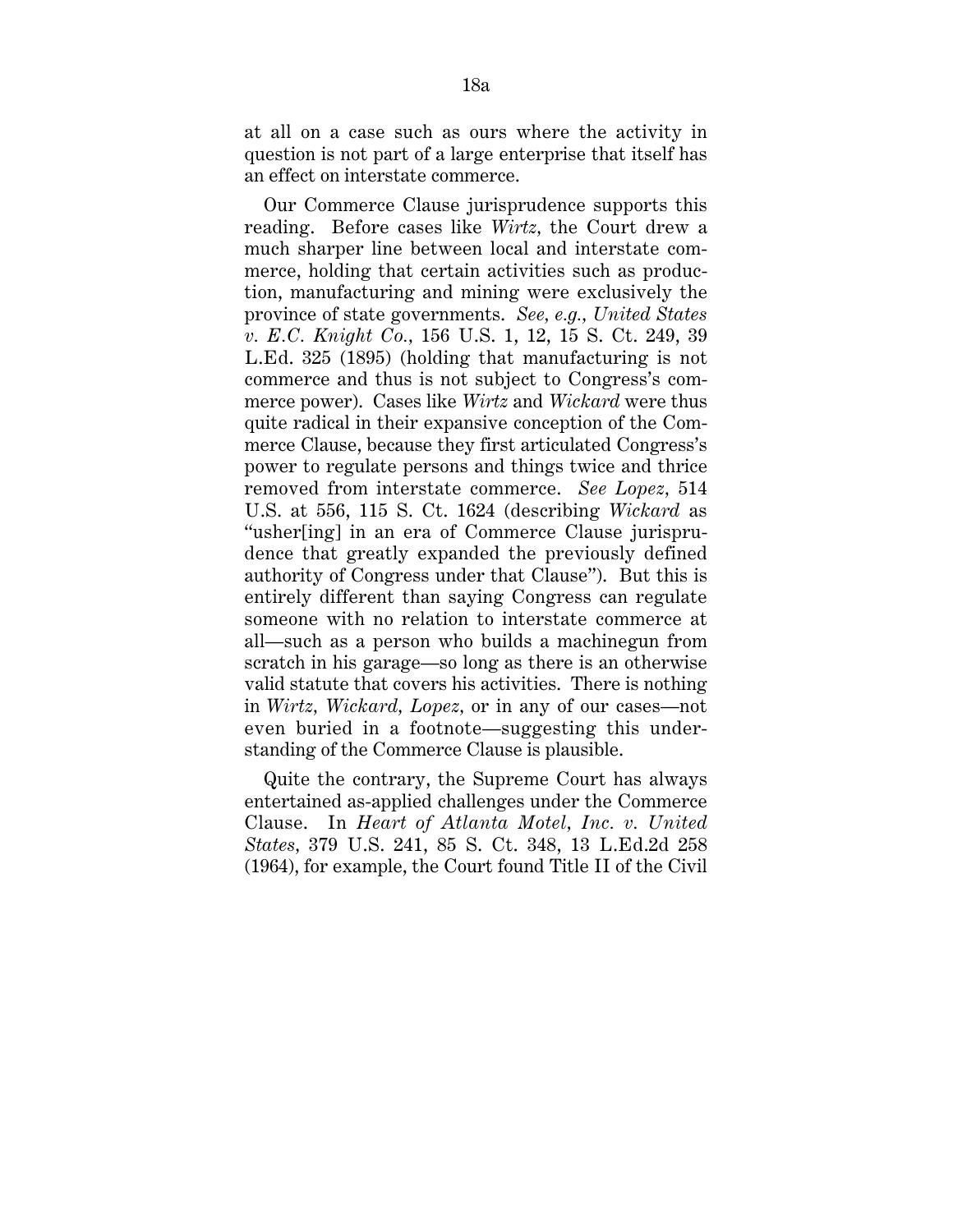Rights Act of 1964 was valid "as applied . . . to a motel which concededly serves interstate travelers." *Id.* at 261, 85 S. Ct. 348. In *Katzenbach v. McClung,* 379 U.S. 294, 85 S. Ct. 377, 13 L.Ed.2d 290 (1964), the Court found the same statutory provision valid "as applied to a restaurant annually receiving about \$70,000 worth of food which has moved in commerce." *Id.* at 298, 85 S. Ct. 377. If the dissent in *McCoy* were right, we would have only needed one case to say Title II is valid, period. There would have been no need to consider—as the Court did—whether *a single hotel or restaurant* had a sufficient nexus to interstate commerce, and could thus be federally regulated. *Wickard* was also an as-applied challenge: Had the Court deemed regulation of the business of agriculture a sufficient basis for upholding the application of the Agricultural Adjustment Act to Filburn, there would have been no need for it to analyze how *his* particular activities affected interstate commerce.

Indeed, it is hard to believe the Court would ever eliminate as-applied challenges for one particular area of constitutional law. As Professor Fallon explains, "[a]s-applied challenges are the basic building blocks of constitutional adjudication." Richard H. Fallon, Jr., *As-Applied and Facial Challenges and Third-Party Standing,* 113 Harv. L. Rev. 1321, 1328 (2000). An asapplied challenge asks a court to consider whether a statute's application to a particular litigant is a valid one. Whereas the "enterprise concept" is only relevant when a party is regulated in relation to a large industry or enterprise, whether a given statute can constitutionally be applied to a claimant is an inquiry that occurs in *every* constitutional case: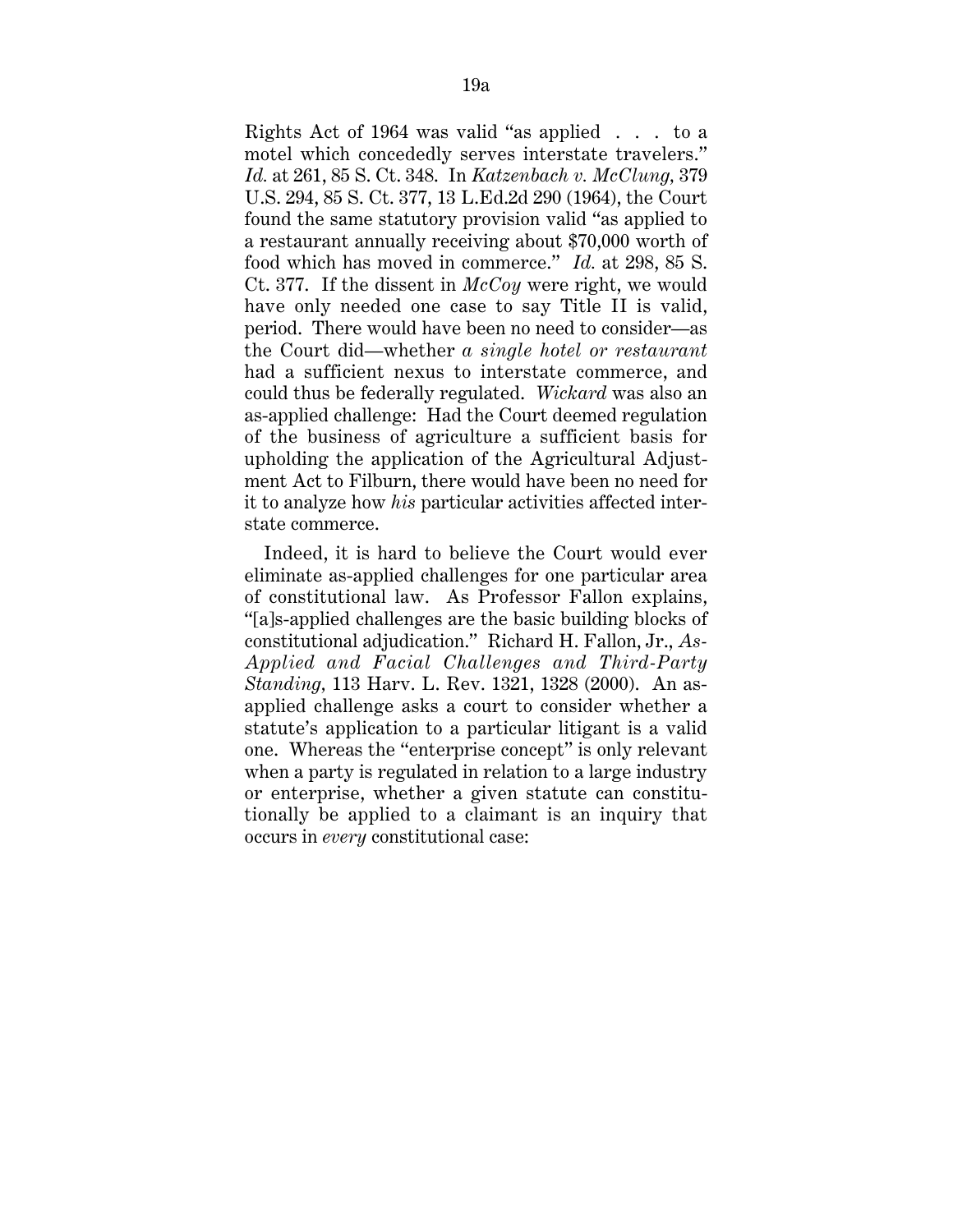In order to raise a constitutional objection to a statute, a litigant must always assert that the statute's *application* to her case violates the Constitution. But when holding that a statute cannot be enforced against a particular litigant, a court will typically apply a general norm or test and, in doing so, may engage in reasoning that marks the statute as unenforceable in its totality. In a practical sense, doctrinal tests of constitutional validity can thus produce what are effectively facial challenges. Nonetheless, determinations that statutes are facially invalid properly occur only as logical outgrowths of rulings on whether statutes may be applied to particular litigants on particular facts.

*Id.* at 1327-28. Professor Fallon also notes that "[t]raditional thinking has long held that the normal if not exclusive mode of constitutional adjudication involves an as-applied challenge." *Id.* at 1321 (citing *United States v. Raines,* 362 U.S. 17, 20-21, 80 S. Ct. 519, 4 L. Ed.2d 524 (1960), and *Yazoo & Miss. Valley R.R. v. Jackson Vinegar Co.,* 226 U.S. 217, 219-20, 33 S. Ct. 40, 57 L.Ed. 193 (1912)); *see also United States v. Salerno,* 481 U.S. 739, 745, 107 S. Ct. 2095, 95 L.Ed.2d 697 (1987) ("A facial challenge to a legislative Act is, of course, the most difficult challenge to mount successfully. . . . "). We therefore cannot agree with the bold assertion in the *McCoy* dissent that an as-applied challenge is inapposite in cases such as this.

#### **Second Amendment**

Finally, Stewart argues that the Second Amendment guarantees him the right to possess machineguns, as well as the right to possess firearms generally despite his former felony conviction—as charged in count one of Stewart's indictment. We have held that the Second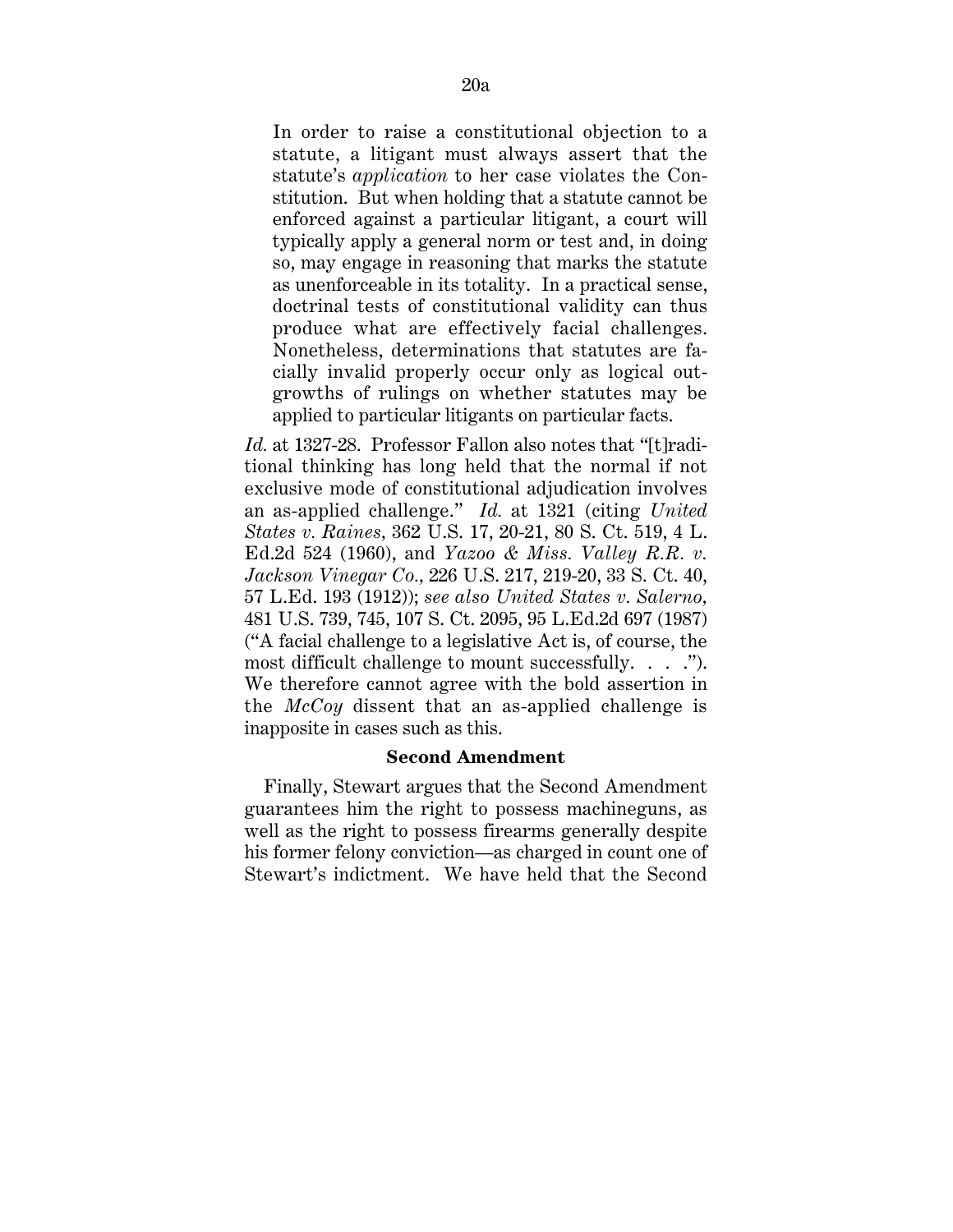Amendment "was not adopted in order to afford rights to individuals with respect to private gun ownership or possession." *Silveira v. Lockyer,* 312 F.3d 1052, 1087 (9th Cir. 2002). Thus, there is no Second Amendment limitation on "legislation regulating or prohibiting the possession or use of firearms." *Id.* Stewart's Second Amendment argument must therefore fail. We reverse Stewart's conviction for machinegun possession under section 922(*o*) as an unlawful extension of Congress's commerce power and affirm his conviction for possession of firearms by a felon.

#### **AFFIRMED in part and REVERSED in part.**

RESTANI, Judge, concurring in part, dissenting in part:

I dissent from that part of the majority's opinion which finds 18 U.S.C. § 922(*o*) unconstitutional as applied to a machine gun partially home manufactured from legal parts. I agree that this case is not controlled by prior circuit precedent, which relies on earlier illegal transfers. *See, e.g., United States v. Rambo,* 74 F.3d 948 (9th Cir. 1996). Rather, I adopt the reasoning of the Seventh Circuit in *United States v. Kenney,* 91 F.3d 884 (7th Cir. 1996), which finds that the regulation of possession, as well as transfer, of machine guns is part of Congress's long standing efforts to regulate the trade in machine guns, that is, to regulate the whole of the economic activity of trade in machine guns. *Id.* at 890 (upholding the constitutionality of § 922(*o*) as a regulation of activity substantially affecting interstate commerce).

Unlike the majority, and like the court in *Kenney,* I find *Wickard v. Filburn,* 317 U.S. 111, 63 S. Ct. 82, 87 L.Ed. 122 (1942) controlling. Possession of machine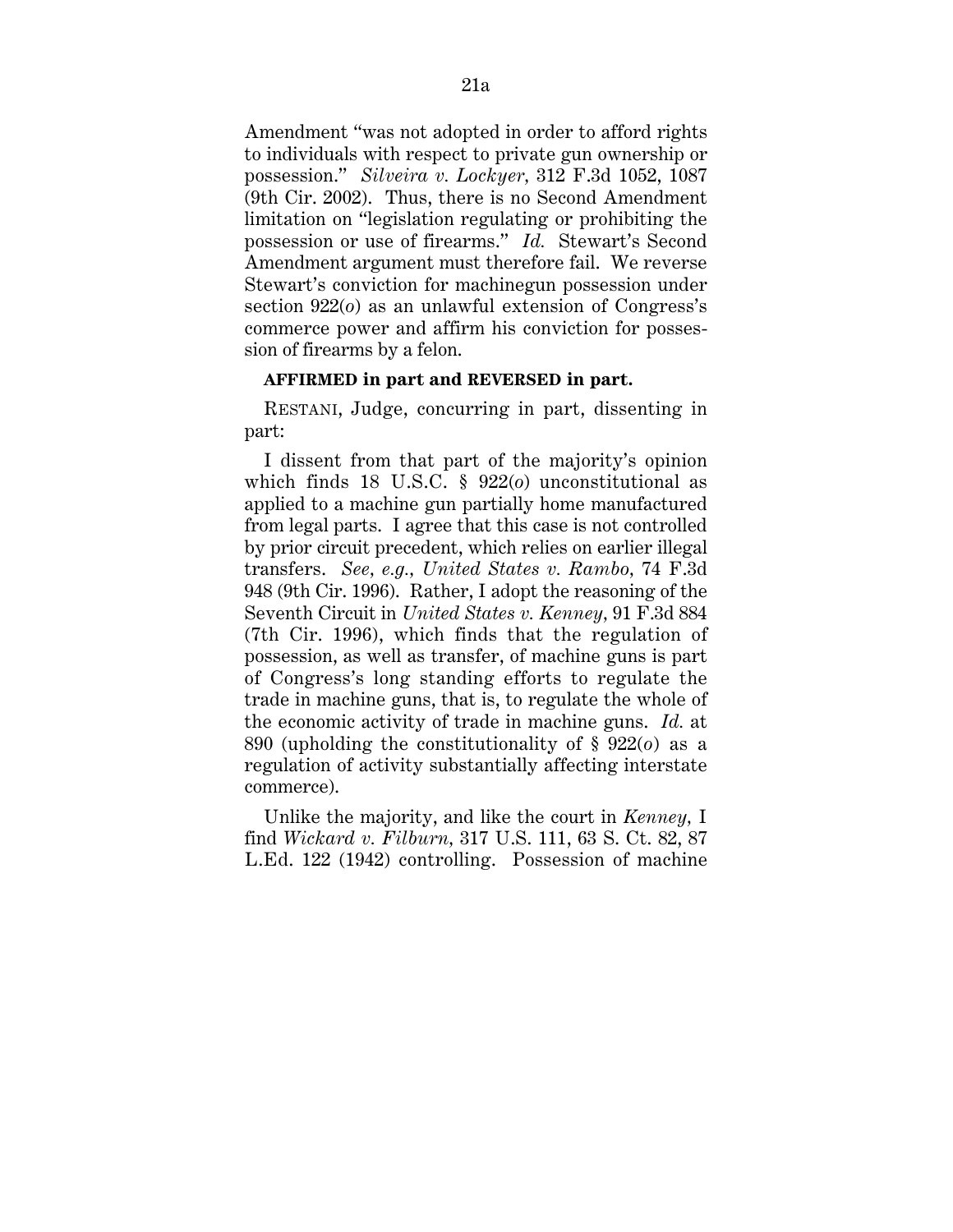guns, home manufactured or not, substantially interferes with Congress's long standing attempts to control the interstate movement of machine guns by proscribing transfer and possession. Congress's chosen method in § 922(*o*) was to totally eliminate the demand side of the economic activity by freezing legal possession at 1986 levels, "an effect that is closely entwined with regulating interstate commerce" even as applied to purely intrastate possession of machine guns resulting from home manufacture. *Kenney,* 91 F.3d at 890. Allowing home manufacture is clearly not within the intent of § 922(*o*) and would upset Congress's entirely lawful plan to regulate trade in machine guns. Accordingly, I dissent in part.